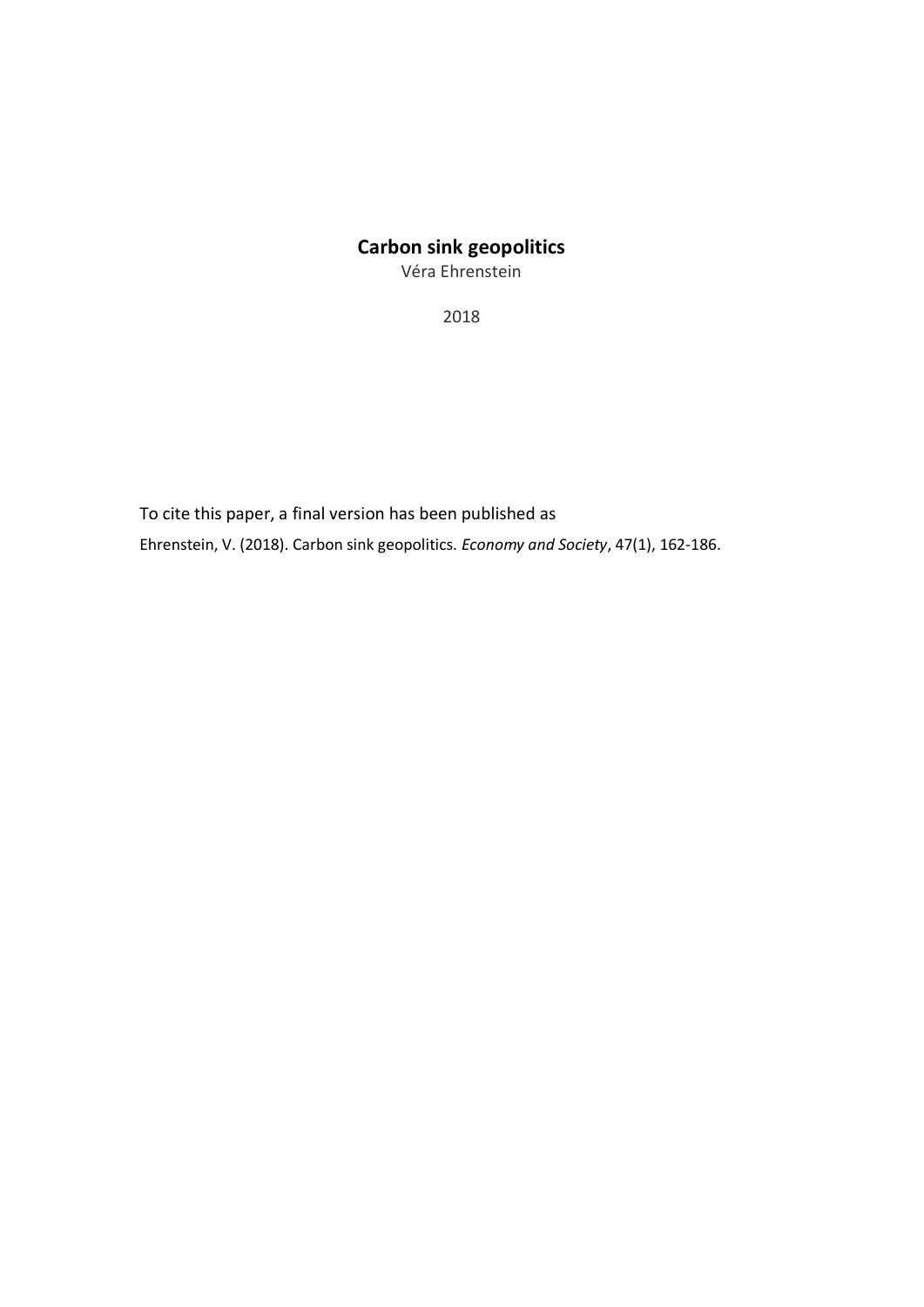## **Carbon sink geopolitics**

#### Véra Ehrenstein

## **Abstract**

This paper offers an example of global politics in action by attending to the modalities and outcomes of United Nations negotiations on global warming. More precisely, the paper ethnographically traces how the capacity of tropical forests to be carbon sinks is turned into a matter of global concern. The focus is on a negotiated policy called Reducing Emissions from Deforestation and forest Degradation (REDD+) and its anchoring in the Democratic Republic of the Congo whose territory contains the second largest area of rainforest after Brazil. The paper proposes to discuss the importance of the promissory in climate actions, the multivalence of what is at stake and the porosity and resilience of national demarcation. To do so, it identifies three moments and sites of geopolitical re-composition: the formulation of international consensus, the work of preparatory agents, and the quest for metrological inclusiveness. These moments and sites point to the theatricality and semi-secrecy of United Nations negotiations, the mobilizing activity of expatriate consultants hired with overseas aid funding, and the unstable evidential grounds on which emission reduction efforts are based. The paper suggests that through this series of processes, the carbon stored by tropical forests becomes a matter of global exigency.

**Keywords:** geopolitics; global exigency; negotiations; climate change; tropical deforestation; carbon markets.

Global warming due to human-induced greenhouse gas emissions is a central problem of our age. As we start bearing witness to rising sea levels, species loss and extreme weather patterns, these harmful consequences are only set to intensify (Pachauri *et al*., 2014). Networks of meteorological stations, models running on supercomputers, and the Intergovernmental Panel on Climate Change (IPCC) have all been crucial in establishing this new matter of concern; and in the social sciences, a large body of work has been dedicated to the production and contestation of climate facts (e.g., Van der Sluijs *et al.*, 1998; Demeritt, 2006; Edwards, 2010; Wynne, 2010; Oreskes, 2011; O'Reilly *et al.*, 2012). International action deployed in response to this evidence-base has, however, tended to elude empirical attention. From a distance, United Nations negotiations on global warming look cumbersome and useless when contrasted with the sense of urgency found in IPCC assessments. Yet, year after year, delegates gather in conference centres, fight over words, and celebrate consensus. In this paper I thus propose to get closer to what is at stake in these tergiversations precipitated by the evidential practices of climatologists.

Meetings of the Conference of the Parties, the assembly of all nation-states having ratified the 1992 United Nations Framework Convention on Climate Change (UNFCCC), are not entirely reducible to endless discussion about long-term targets. Debate can also aim to devise interventions on specific problems. 'REDD+' - an acronym standing for 'policy approaches and positive incentives on issues relating to Reducing Emissions from Deforestation and forest Degradation [REDD]; and the role of conservation, sustainable management of forests and enhancement of forest carbon stocks in developing countries [+]' - is such an intervention and the topic of the paper.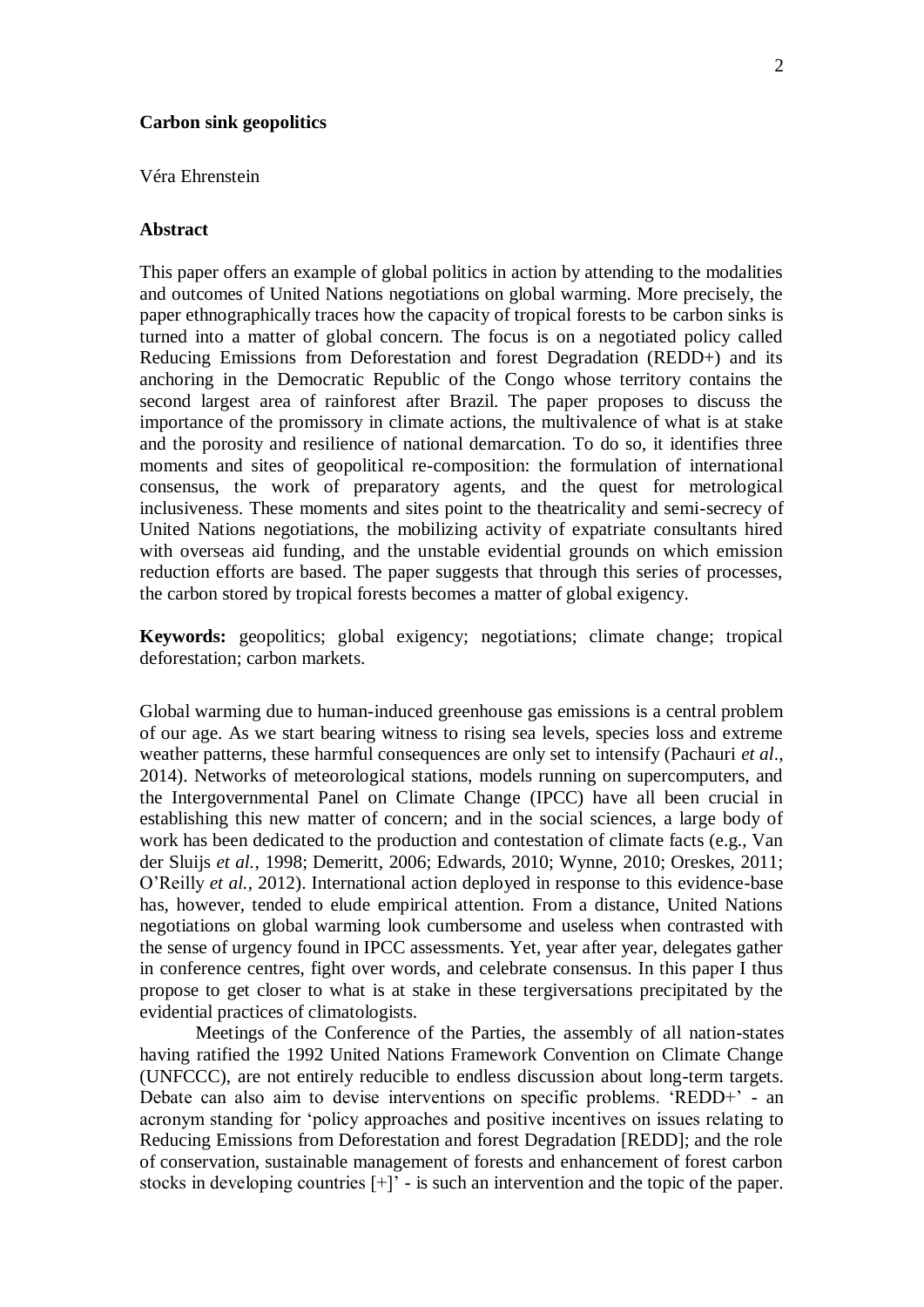Neither a legislative body, nor a series of diplomatic rendezvous, the Conference of the Parties is a negotiation platform whose authority is, however, quite precarious (Yamin & Depledge, 2004); it has effect only if an agreement reached by a few individuals standing for sovereign nations survives beyond a piece of paper, an uncertain process illustrated here by the tentative emergence of  $REDD+$ <sup>i</sup>

From the start, the UN process has assigned roles and obligations in the collective action to address global warming. When the foundational principle of 'common but differentiated responsibilities' initially tasked so-called developed nations with preventing further accumulation of atmospheric  $CO<sub>2</sub>$  (United Nations, 1992), the involvement in emission reduction efforts of so-called developing nations has gradually become a preeminent and sensitive theme (Bodansky, 2010). REDD+, or the negotiation around tropical forests as carbon sinks, was the first attempt to move in this direction. Simply put, trees are made of carbon they absorb while growing. In this light, tropical forests become valuable stocks of carbon whose existence in the future should be maintained, even enhanced. Since discussion on REDD+ begun in 2005, negotiators have not contested that forests are critical to our climate.ii Their disputes have rather revolved around how to act accordingly. How are reductions in deforestation and  $CO<sub>2</sub>$  emissions to be achieved and calculated? Who ought to participate in policy-making? What sort of incentives would be provided, by whom, to whom, according to what conditions? While none of these questions has received clear-cut answers, interventions in the name of REDD+ have been popping up across the world in the early 2010s, including in the Democratic Republic of the Congo (DRC) - where this paper will take us.

But before turning to the empirical narrative, I propose first to discuss further some characteristics of this global politics. Despite what social scientists seem to expect, especially those facing climate denial in the United States (Oreskes, 2011), agreeing with scientific evidence published by the IPCC does not put an end to debate regarding global warming. Addressing the problem also implies the disputed negotiation of new international relations. To describe this process, I will pursue the move made by Barry (2001, 2013a) when he explores the making of political assemblages, like European standards of air quality or transnational energy infrastructures, with a focus on the devices, skills, and materiality involved. In particular, Barry's work considers the ways in which things (chemical molecules, construction materials, etc.) are turned into 'objects of international dispute', things whose 'material existence can itself become a political matter' (2013b, p. 421). The CO2 absorbed by trees is precisely such an object of international confrontation. In this kind of disagreement mediated by scientific facts and technical instruments, 'political experts' and their specific know-how play an important part (Barry, 2013b, p. 423); and to understand the power of evidential practices, these must be considered in relation to the art of political speech, the staging of unity or contention, and the organization of deliberation. In the case of climate action, the IPCC does provide authoritative numbers (e.g., carbon emissions due to tropical deforestation), but the global evidence is only a starting point for a slow, messy, and distributed negotiation process that mobilizes measurements and calculations in instrumental manners.<sup>iii</sup>

It follows that the main protagonists in this paper are not scientists and their models, but civil servants, consultants, and activists skilled in and committed to advocacy, the decision-making style of the United Nations, and the set-up of overseas aid programmes.iv I suggest that exploring what these actors do can foreground three key aspects of REDD+ politics: the importance of the promissory, the multivalence of what is at stake, and the porosity and resilience of national demarcation.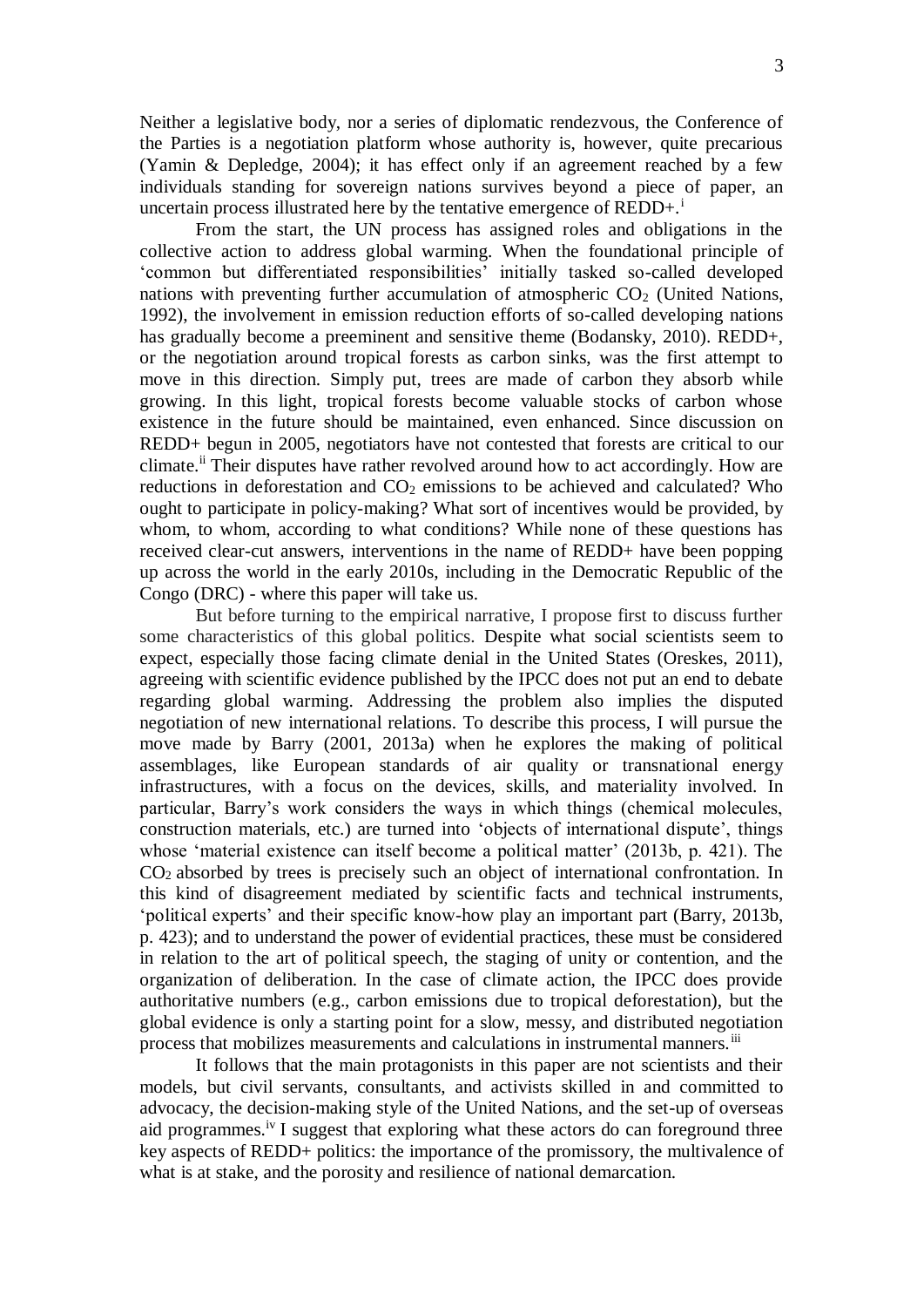With a negotiated policy anticipating the linkage of financial incentives to evidence of emission reductions, standing trees could bring substantial revenues to poor nations, or so it seems. In her work on oil in Sao Tomé e Principe, Weszkalnys (2011) shows how the mere prospect of the natural resource stimulates what she calls 'an economy of expectations' (p. 349). This economy is fed by overseas aid interventions trying to establish the legal and institutional conditions for the proper management of the potential forthcoming income. The status of forests as carbon sinks generates, we will see, comparable preparatory actions and promises of reward based on fragile evidential grounds. Promissory actions have thus been identified in extractive industries (Tsing, 2005; Weszkalnys, 2011, 2015) and macroeconomic policies (Guyer, 2007). Here they are witnessed in the case of an environmental concern (deforestation and emissions) turned into an economic opportunity, a process comparable to addressing biodiversity loss by 'enterprising nature' as examined in Dempsey (2016). The overseas aid consultants I observed working in Kinshasa do not denying the dark predictions of a warming climate laid out by the IPCC. But when they enrol sponsors and envision interventions, they conjure up bright, economized futures that would be brought about by Congolese forests becoming valuable carbon sinks - with an optimism even they acknowledge to be slightly unrealistic. While DRC is usually known as the top rank in poverty, corruption, and violence indexes, REDD+ seems to promise to change its 'place-in-the-world' (cf. Ferguson, 2006). This optimistic unrealism, its pledges and the expectations they create, aim to start off a mobilization; whether such a motivational technique can prime profound changes is then another question. $v$ 

Politics here is of a rather traditional sort, with people speaking on behalf of nations, voicing unsubstantiated claims about things to come, and defending universal causes. The paper only counts few instances of what Marres (2007) would call 'object-oriented politics', wherein things (e.g., the shape of a plantation) and daily routines (e.g., the consumption of charcoal) become the locus of political engagement for the climate. The tergiversations around REDD+ seem actually less preoccupied with achieving tangible transformations than promising to encompass a vast range of aims, actors and interests. Global exigency in relation to climate action implies a requirement for being worldwide and comprehensive. To this effect, the negotiation process organizes 'spaces of multi-valent action', to use Marres' terms again (2011, p. 520; see also Callon, 2009). Attending to REDD+ inside and outside conference centres shows that the carbon stored in tropical forests has been associated in different ways with diverse concerns (e.g., national sovereignty, development, forest dwellers' rights). Multivalence, we will see, is the outcome of a certain art of ambiguity in the iterative search for consensus; it is a way to acknowledge the complexity of such problems as deforestation and global warming, but it also tends to put the need to limit CO<sub>2</sub> emissions at risk of being superseded by other priorities.

Drawing from an ethnographic engagement with UN-based decision-making and efforts to reduce forest-related  $CO<sub>2</sub>$  emissions in DRC, this paper seeks to locate the global, trace connections and attend to friction. The approach is inspired by Tsing (2005) and her stories of Borneo's forests drawn into environmental campaigns and timber trade that highlight the contingent making of fragile links, 'across distance and difference', through which universals like prosperity or freedom travel, change, and anchor themselves in particular places. The 'global connections' Tsing describes cross, blur, assert geographical and institutional boundaries; they point, I suggest, to the porosity and resilience of national demarcation in processes of globalization. Similarly, with the case of REDD+, this paper will show that, if sovereign nations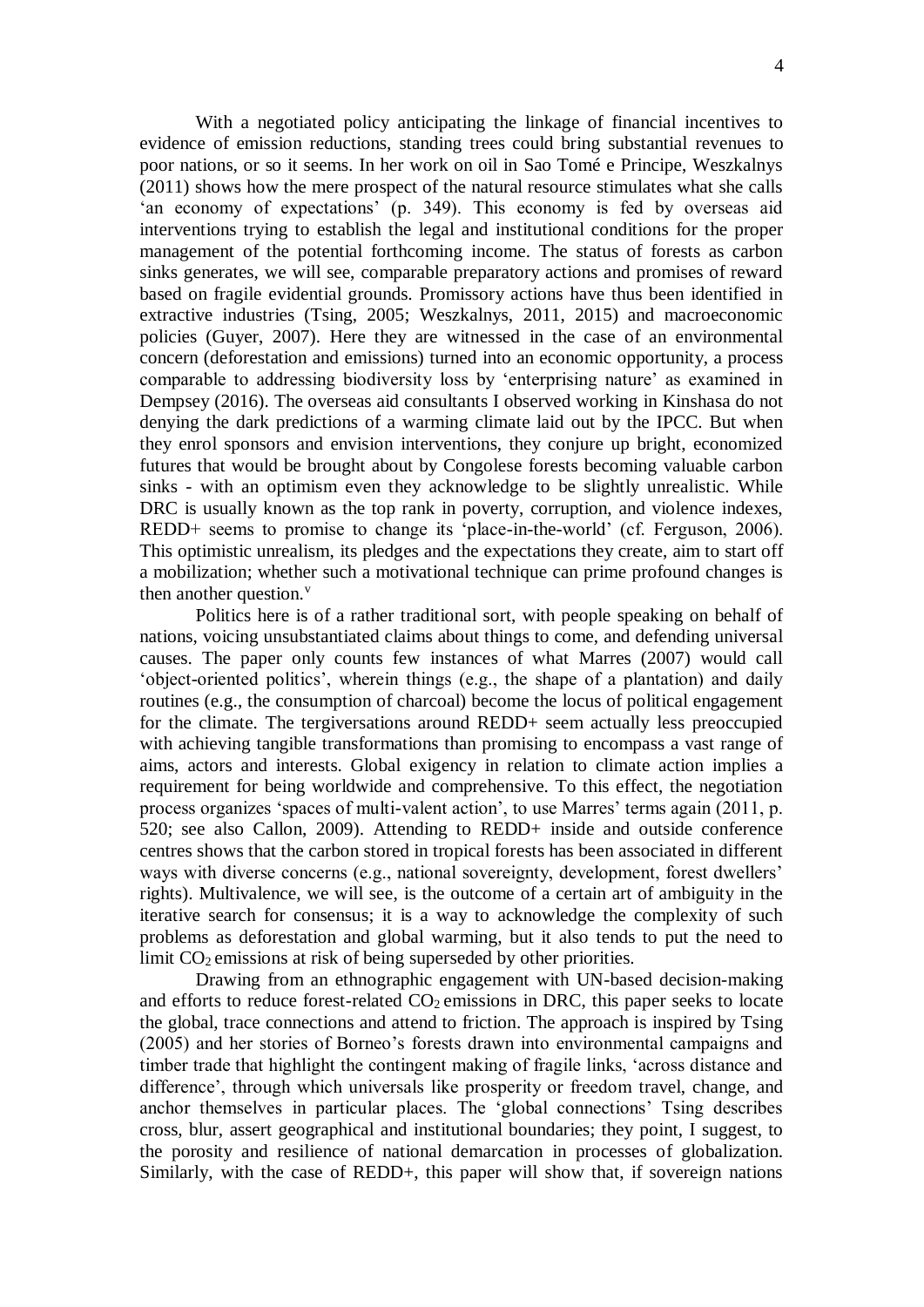endure as the public-facing entities in negotiation, alternative arrangements are woven around the capacity of trees in the tropics to absorb carbon. Relations emerge that are inter-national, in that they develop between nations partly by means of an attracting force which is distinct from national sovereignty, a (timid) multivalent concern for earthly things.  $\frac{v_i}{v}$  Talking of geopolitics is how I propose to capture the carving of interstices in which a disputed, future-oriented togetherness takes shape around tropical forests and their carbon. These geopolitical re-compositions occur at specific moments and in specific sites that I will now explore: namely, the formulation of international consensus; the work of preparatory agents; and the quest for metrological inclusiveness.

## **The formulation of international consensus**

Meetings of the Conference of the Parties to the UNFCCC are the best place to start analysing the emergence of REDD+ and talk about geopolitical re-composition. vii Negotiations also happen in the meantime, during intermediate gatherings and maybe *via* diplomatic bargains unrelated to  $CO<sub>2</sub>$ . But annual sessions are when international agreements are settled. Initiated in the mid-1990s, they have become routinized gatherings, attended by thousands of individuals travelling from across the world and commented on by the media. Year after year, these events assert a collective willingness to consider the problem of global warming despite divergences on how this must be done, as we will see here in the case of carbon emissions from tropical forests.

United Nations politics entails a form of theatricality through which internationality is enacted. A meeting of the Conference of the Parties always begins with plenaries convened in a conference centre, be it in Kyoto, Marrakech, or Paris. A few individuals from each of the 194 delegations sit for hours behind their 'flag', a sign on which the nation they personify is inscribed and that they wave to be allowed to speak in one of the six UN official languages. The succession of messages, some evoking threats and damages associated with a changing climate, embodies the assembly of all Parties that agreed on the treaty designating global warming as 'a common concern of humankind' (United Nations, 1992, p. 1). The ritual opens the negotiation. The assembly is gathered again at the end of the session to take decisions on behalf of the Conference of the Parties. Texts are usually brought to the final plenary if general assent has been secured first, and the closing moment ought to be a formality. Yet, in 2010, Bolivian delegates and the country's President used the occasion to loudly reject what would become the Cancun Agreements. Relayed in the media (at least in British newspapers, see Randerson *et al*., 2010; Vidal, 2010), the protest was a proper happening in spite of which the Mexican minister of foreign affairs who was chairing this annual negotiation session banged her gavel to declare consensus. viii The diplomatic drama is interesting for us because it was partly triggered by REDD+.

In the UNFCCC archive, the REDD+ paper trail starts in 2005 with a proposal by Papua New Guinea and Costa Rica on behalf of half a dozen of other nations, including DRC.  $\frac{1}{x}$  At the centre of the initiative were two research and policy organizations, one American, the other Brazilian, and an eloquent New-York-based lawyer representing Papua New Guinea who quickly became a public figure of the negotiation. <sup>x</sup> The text suggested dedicating a negotiation track to tropical deforestation, as the phenomenon had been found responsible in the 1990s for 10 to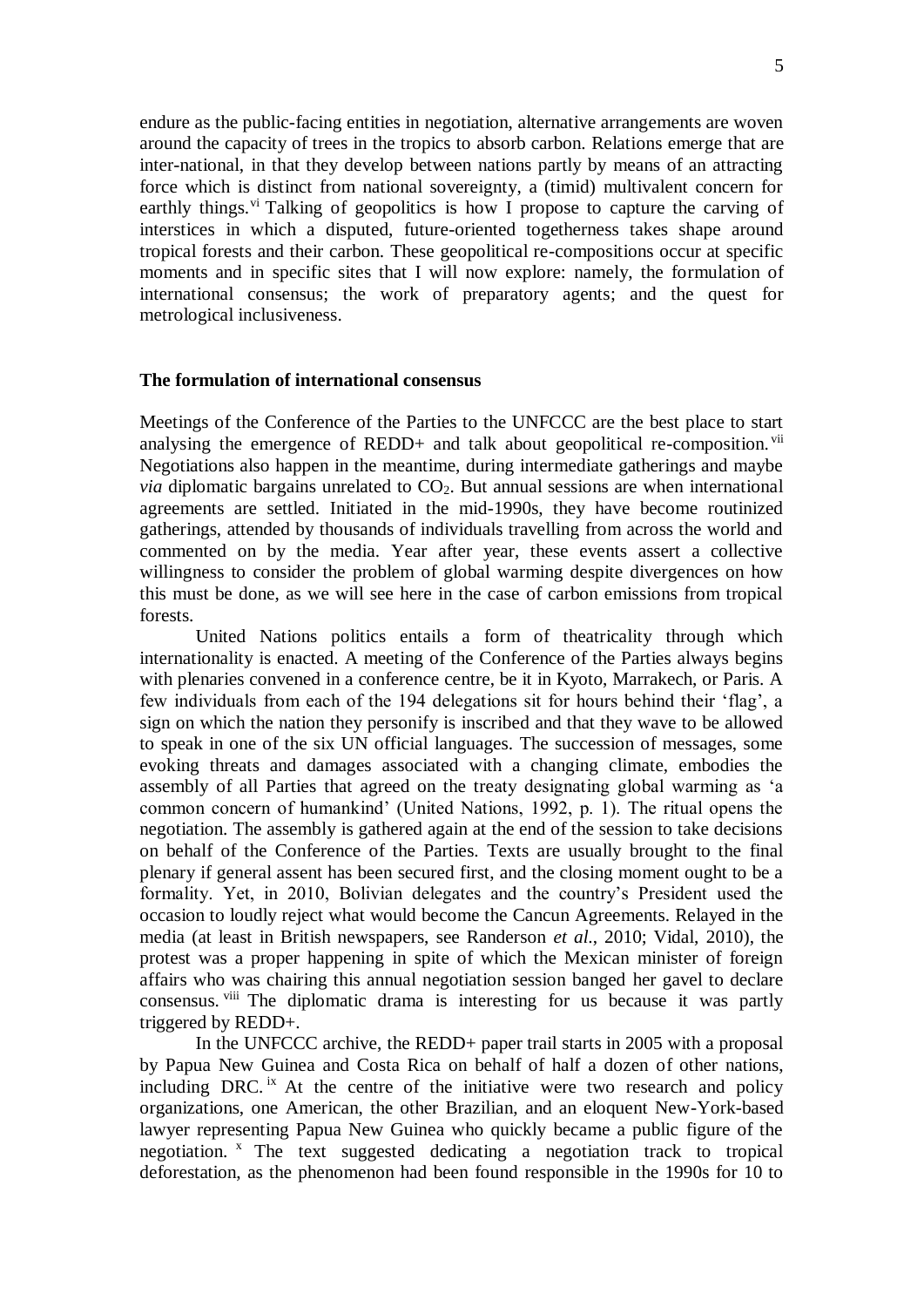25 per cent of global anthropogenic emissions, according to the IPCC (UNFCCC, 2005, p. 3). Developing nations had never before publicly acknowledged that their own  $CO<sub>2</sub>$  could be a problem. Deforestation, the proposal went on, was due to 'the absence of revenues streams from standing forests' (UNFCCC, 2005, p. 4), and a solution could be to enable governments to calculate reductions in deforestation rates and emission levels and sell them as offsets to developed nations committed by the Kyoto Protocol to limit their emissions.

Delegating emission reduction efforts to tropical forests was not, however, a totally new idea. Negotiators have talked about it as early as 1992 (Grubb *et al.*, 1993). The 1995 IPCC assessment construed forestry activities in low income regions as simple and cheap offsetting means (conserving a piece of forest at risk of being logged could compensate for the  $CO<sub>2</sub>$  of a coal plant at a lower cost than reducing the emission source), and pilots were implemented in Central America (Moura-Costa & Stuart, 1998). At the negotiation session in 1997, developed nations agreed to comply with emission limits in a new treaty, the Kyoto Protocol, which envisioned several trading schemes to facilitate their task (Grubb *et al.*, 1999). In particular, the Clean Development Mechanism was established to allow emission reductions from clean activities carried out in developing nations to partially compensate for  $CO<sub>2</sub>$  liberated by industrial processes in developed nations. The Conference of the Parties thus endorsed the practice of offsetting, but tropical forests were given a marginal role. Several delegations, Brazil notably, had relentlessly argued that the use of forests for development purpose is a sovereign matter, that trees' capacity to absorb carbon is not permanent because they die, and that conservation activities displace rather than avoid deforestation (Fry, 2002). Eventually, only plantations were authorized in the emerging offset market. This dispute shaped REDD+; in the proposal mentioned above that seemed to promise the end of tropical forest loss, the national territory instead of small-scale areas was to be the unit for measuring results and distributing rewards, serving to reassert national demarcations in a global politics.

RED (for 'reducing emissions from deforestation') was put on the negotiation agenda in 2007, later replaced by REDD (a second 'D' for 'and forest degradation') and REDD+ ('+' for 'and conservation, sustainable management of forests and enhancement of forest carbon stocks'). Gradually the topic was endowed with various aims and requirements. The Conference of the Parties invited nations willing to benefit from monetary rewards to compute baselines of deforestation and emission levels and equip themselves with monitoring and reporting systems in order to assess changes in forest cover and carbon stocks. It also emphasized that in domestic actions to reduce forest loss, local communities should be consulted with, indigenous rights respected, and biological diversity protected. As negotiators speaking on behalf of poor nations requested that resources were quickly made available, it became clear that a preparatory phase financed by wealthy donor governments was necessary before the carbon stored in tropical forests could be routinely accounted for. REDD+ progressively turned into a multivalent matter, enmeshed with overseas aid, the defense of human rights, and the protection of nature. $x_i$ 

Over time, one aspect of REDD+ persisted: securing the future of tropical forests would entail financial flows from developed to developing nations, only the modalities of these incentivizing transfers were debated. X<sup>ii</sup> The offsetting option initially suggested did not disappear, neither was it positively endorsed. In Cancun in 2010, the point was surrounded by vagueness because delegations were polarized. Some supported international carbon trading, like the Coalition for Rainforest Nations formed around the 2005 proposal and counting a fluctuating membership of 20 to 50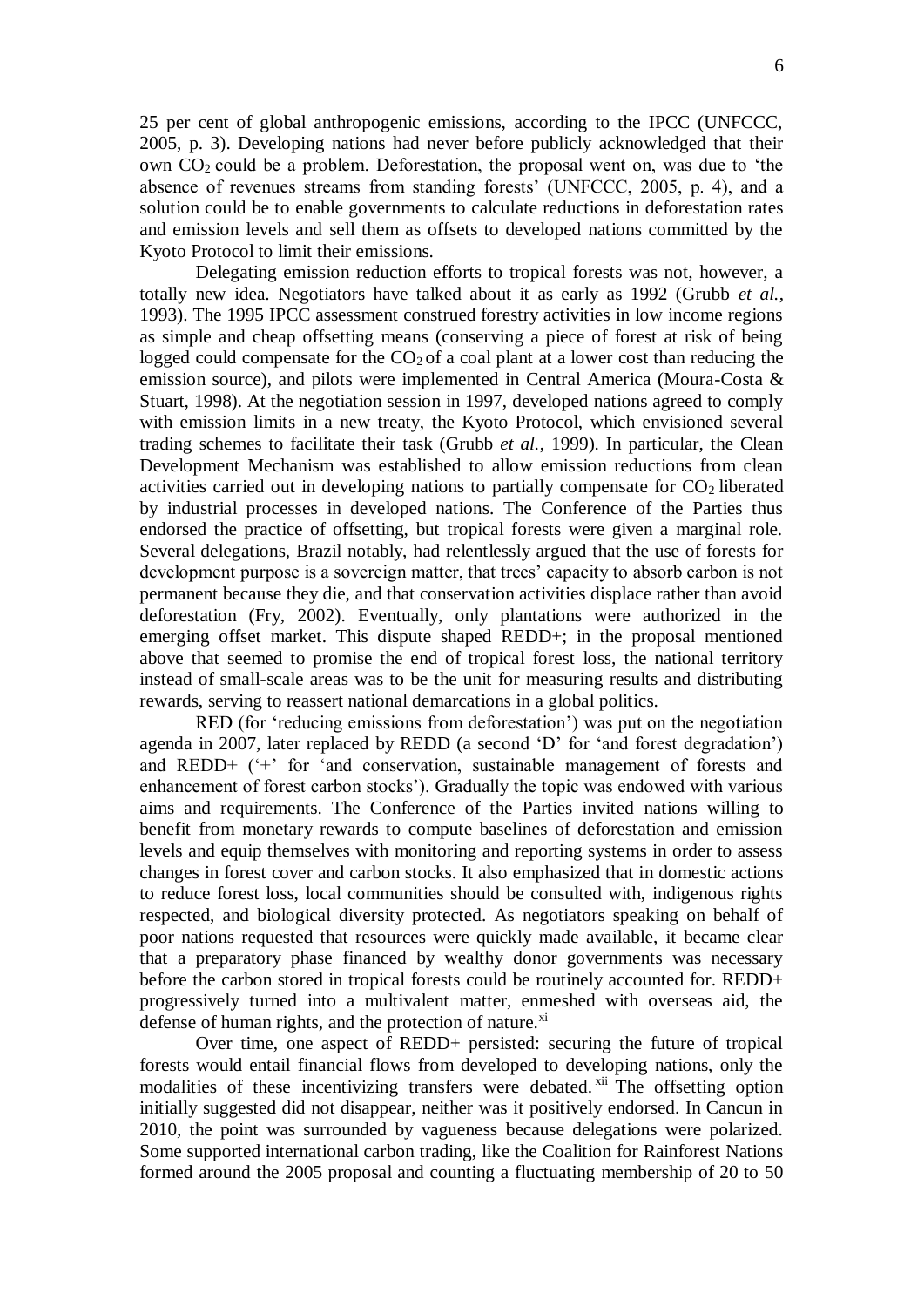nation-states five years later. xiii Others fiercely opposed it, like Brazil and the Bolivarian Alliance for the Peoples of our America, arguing that offsets would divert developed economies from bearing their historical responsibility for global warming. The Cancun Agreements eventually tasked negotiators 'to explore financing options' (UNFCCC, 2014, p. 9). Bolivian negotiators publicly opposed the text at the closing plenary because they disagreed with the latent possibility of the promised incentives being linked to market transactions, while their former allies seemed content with the noncommittal wording.

The development of REDD+ presented so far already suggests that science remains very much in the background at UN meetings. IPCC's numbers did help to establish the carbon emitted by tropical deforestation as a new concern, but the latter really intensified once brought into the negotiation process. And when the American lawyer-negotiator for Papua New Guinea would speak on behalf of the Coalition for Rainforest Nations, his word weighed heavily in part because he potentially stood for more than four hundred million hectares of forests - principally in DRC and Indonesia and as quantified by remote sensing techniques - but also because he had mastered United Nations decision-making style. In climate international gatherings, debates are not about scientific evidence. Rather, their focus is on future financial transfers and how tropical forests ought to be enrolled in such promissory transactions.

Meetings of the Conference of the Parties have actually engendered a specific field of know-how: the negotiation itself. Negotiators must master the history of a negotiated item, the format of UNFCCC decisions (numbered paragraphs introduced with action verbs like urge, request, invite, etc.) and the art of what they call 'constructive ambiguity'. Xiv Ambiguous wording is crafted during the 'informals' taking place between the opening and closing plenaries. Informals bring together an *ad hoc* group of delegates specialized in an item, for example REDD+, and concerned by its topic, tropical forests as carbon sinks. Debates, now only in English, are orchestrated at the discretion of a chairwoman, who momentarily abandons her national affiliation to work with UN staff on building consensus. For the Filipino delegate who skillfully chaired the informals on REDD-plus financing in 2011, the *ad hoc* assembly of the 50 or so political professionals formed a 'big family'. Informals provide a physical and temporal space wherein acquainted delegates unknown to the general public acquire some freedom from the countries they represent to engage in alliances and compromises beyond national differences. The dismissal of Bolivia's objection in 2010 had actually seemed justified by the aggressiveness and isolation of its representatives.

Besides its theatricality, United Nations politics is also quite opaque. Informals are not *a priori* accessible to the media and accredited non-state observers, with security guards carefully enforcing the rule based on the colour of participants' badges. The Conference of the Parties openly operates in secrecy; or rather semisecrecy, as members of advocacy organizations can infiltrate national delegations. For example, an activist in charge of Greenpeace's forest campaign in the Congo Basin attended the Durban meeting in 2011 as a Belgian representative. The undercover environmentalist speaking on behalf of the world's forests did not directly negotiate. She only updated Greenpeace members and other observers stayed outside the negotiation room who could pester and pressure delegates. The reference in REDD+ to biological diversity and indigenous rights is attributed to this active interference. In Durban, based on its insider's information, Greenpeace thus convened a press conference to denounce the behaviour of Colombian delegates in the informals on REDD+ financing. A satirical cartoon was distributed showing them as greedy ducks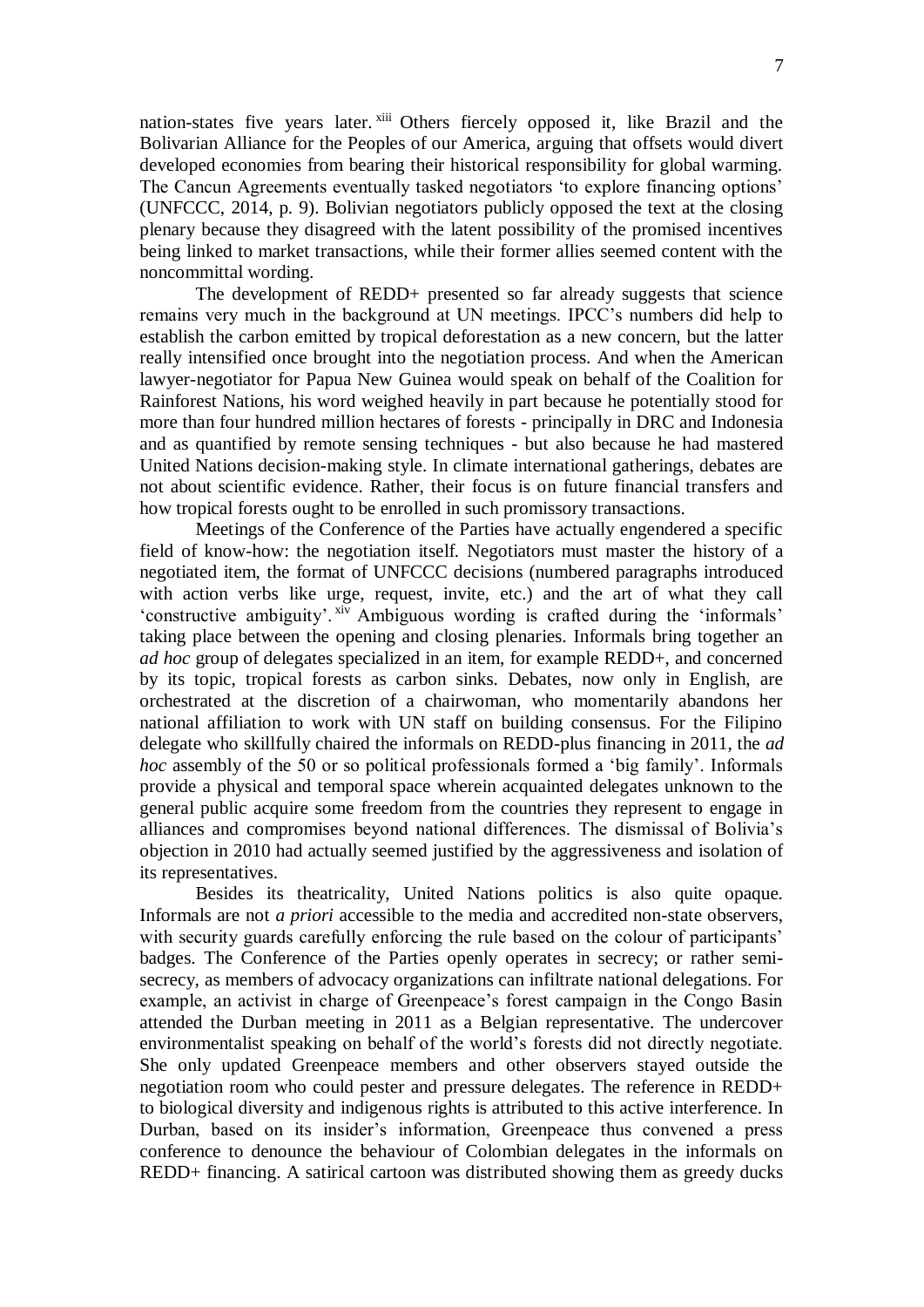defending carbon trading for personal enrichment purposes. But this time, negotiators unanimously condemned the act. The shaming tactic, classic in activist politics $x<sub>v</sub>$ , could further polarize the debate and jeopardize the possibility of an agreement. The governmental-nongovernmental boundary could be partially blurred as long as a form of confidentiality was ensured.

Before it is publicly voiced, the word of the United Nations is disputed term by term. Proposals are put forward, paragraphs and words introduced, deleted, or placed in brackets if contentious (cf. Riles, 2001). Distinct options take shape, ephemeral coalitions form behind them, and a few individuals end up writing for the whole world. In 2011, French representatives had a mandate: given the public debt crisis, REDD+ funding should be private and authorize offsets. But because the European Union negotiates as one body, this view had to be nuanced. Other European delegates, more critical of carbon offsetting, wanted to support the 'non-market mechanism' just proposed by Bolivia, which eventually joined the possibility of markets in what became the 'European option'. During the whole meeting, Bolivian negotiators received special attention because, in the negotiations' spirit of inclusiveness, nobody wanted a repeat of the public protest that happened the year before in Cancun. At some point, the informals became a bilateral negotiation between the spokesperson of the Coalition for Rainforest Nations supporting the European option and the Brazilian delegation whose alternative option, backed by Bolivia, defended the non-market mechanism and rejected offsets. The night before the end of the session, a consensual one-page text was finally obtained and celebrated with hugs, tears and beers by the dozen negotiators most actively engaged in building consensus. Endorsed at the final plenary, the document agreed that both market and non-market approaches could be developed (UNFCCC, 2014, p. 15). If the decision seems not to say much, delegates accustomed to deciphering UN wording read the 'language on markets' as 'weak' because no actionable mechanism was in sight, although offsetting had not been excluded either, and REDD+ still remained a promise.

International consensus, as this section has shown, is a matter of iteration which relies on both theatricality, to stage an international assembly, and discretion, to craft agreements across national demarcations. The results of these moments of geopolitical re-composition are minimal and ambiguous decisions. No coercive action has been taken with REDD+, such as a global ban on specific deforestation practices. Rather, we encounter a transactional and promissory politics, framed in terms of incentive, support, and actions to occur in an indeterminate future. Meetings of the Conference of the Parties aimed, it seems, to create a collective that disagrees on many things but shares a concern, here for tropical forests and their carbon, and a commitment to the possibility of deliberation. As it enacts such a requirement for being global, the formulation of international consensus leads to vague, multivalent prescriptions. How these move outside conference centres is what will now be examined.

### **The work of preparatory agents**

A different site of geopolitical re-composition comes into focus here: Kinshasa, the capital city of a nation, DRC, whose territory contains vast areas of rainforest (the second largest after Brazil), about which, however, little scientific knowledge has been produced. Since 2007, when  $CO<sub>2</sub>$  emissions from deforestation officially became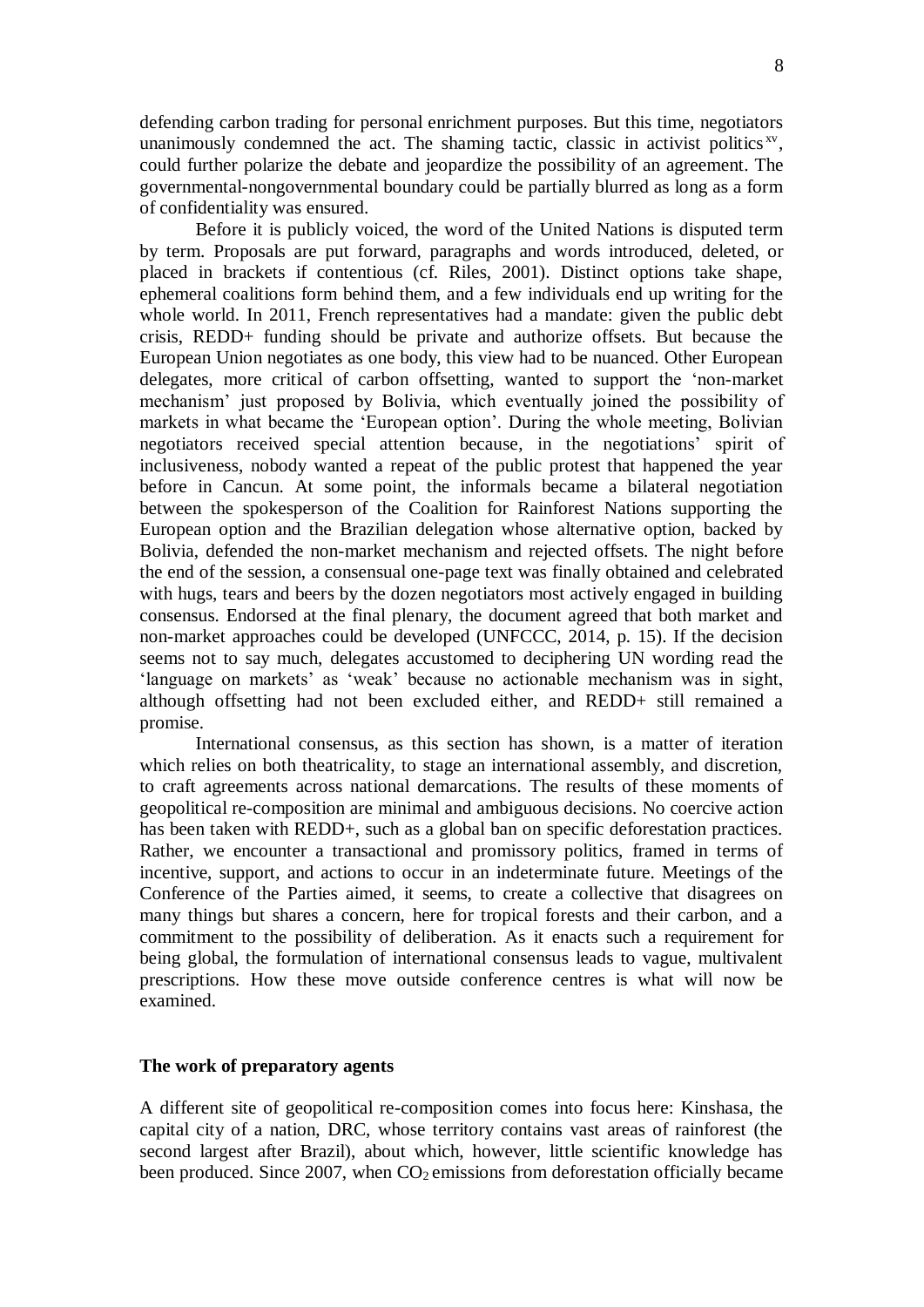a problem, the Conference of the Parties repeatedly requested developed nations to orient overseas aid towards REDD+. International transfers of financial and technical resources should now consider tropical forests as carbon sinks. REDD+ and its promissory politics thus have also been taking shape beyond conference centres, in particular through so-called readiness processes.

In 2011, REDD-plus was a major topic of conversation in Congolese ministerial circles. The interest was sustained by the work of a few expatriates belonging to 'the REDD National Coordination'. Set up in 2009, this technical secretariat was composed of a dozen members, referred to as national (Congolese) and international (foreign) consultants. The physical existence of offices, computers and Wi-Fi in a rented building, staff hired on an annual basis with salaries by far exceeding the meagre unreliable wages of the public sector, all depended on fixedterm foreign funding in the form of readiness grants. The grants were provided by two multilateral programmes, one managed by the World Bank and the other by UN agencies.<sup>xvi</sup> Though their governance was independent from the UNFCCC process, the funding schemes proposed to help nations preparing themselves for REDD+ as its requirements would be decided by the Conference of the Parties. With 145 million hectares of forests affected in the early 2000s by a roughly estimated deforestation rate of 0.25 per cent (MECNT, 2010, p. 11), DRC, one of the poorest countries in the world, deserved readiness support. Relying on these external resources, the Coordination nevertheless acted on behalf of the nation, under the oversight of the ministry of environment, in the person of its director for sustainable development. This individual was also one of the main negotiators for DRC, who in 2005 made the country part of the emerging Coalition of Rainforest Nations which contributed to the birth of REDD+.

Overseas aid is everywhere in DRC (Trefon, 2011). In the administrative centre of Kinshasa, this international presence materializes in the blue and white compounds of the UN peacekeeping mission, jeeps from the many agencies intervening in the country, and white people living in gated residencies owned by Lebanese families with Chinese businessmen as neighbours. This was the cosmopolitan living environment of the few young expatriates of the Coordination, whose personal trajectories had also crossed national borders. One previously worked on a banking reform in Madagascar; another discovered REDD+ during a research internship in environmental policy in Panama; a third one used to be a World Wide Fund staff member in Uganda and later in DRC's Kivu region. After three or four years in Kinshasa, they all moved on, replaced by new consultants. In the meantime, they worked as preparatory agents for REDD+. Whereas they had no scientific expertise in ecology or satellite imagery, they had become acquainted with Congolese ministerial life and were skilled in mobilizing around the emerging issue.<sup>xvii</sup>

International overseas aid consultants usually have an acute sense of their temporary passage. This is particularly true here given the elusive purpose of the readiness process: to make the country ready for something (REDD+) that was itself not ready.<sup>xviii</sup> The Coordination mainly sought to 'graft' a concern for the importance of tropical forests and their carbon onto other interventions which would outlast its preparatory work. A successful graft was the inclusion of climate change mitigation as a pillar of DRC's 2011-2015 poverty alleviation strategy. The consultants were also trying to encourage a large-scale agricultural development project that included the rehabilitation of a road network to account for its impact on forest cover. But securing strong commitments to such a vague thing as REDD+ in a fragile state like DRC was not easy. With aid support, the civil servants in the forestry administration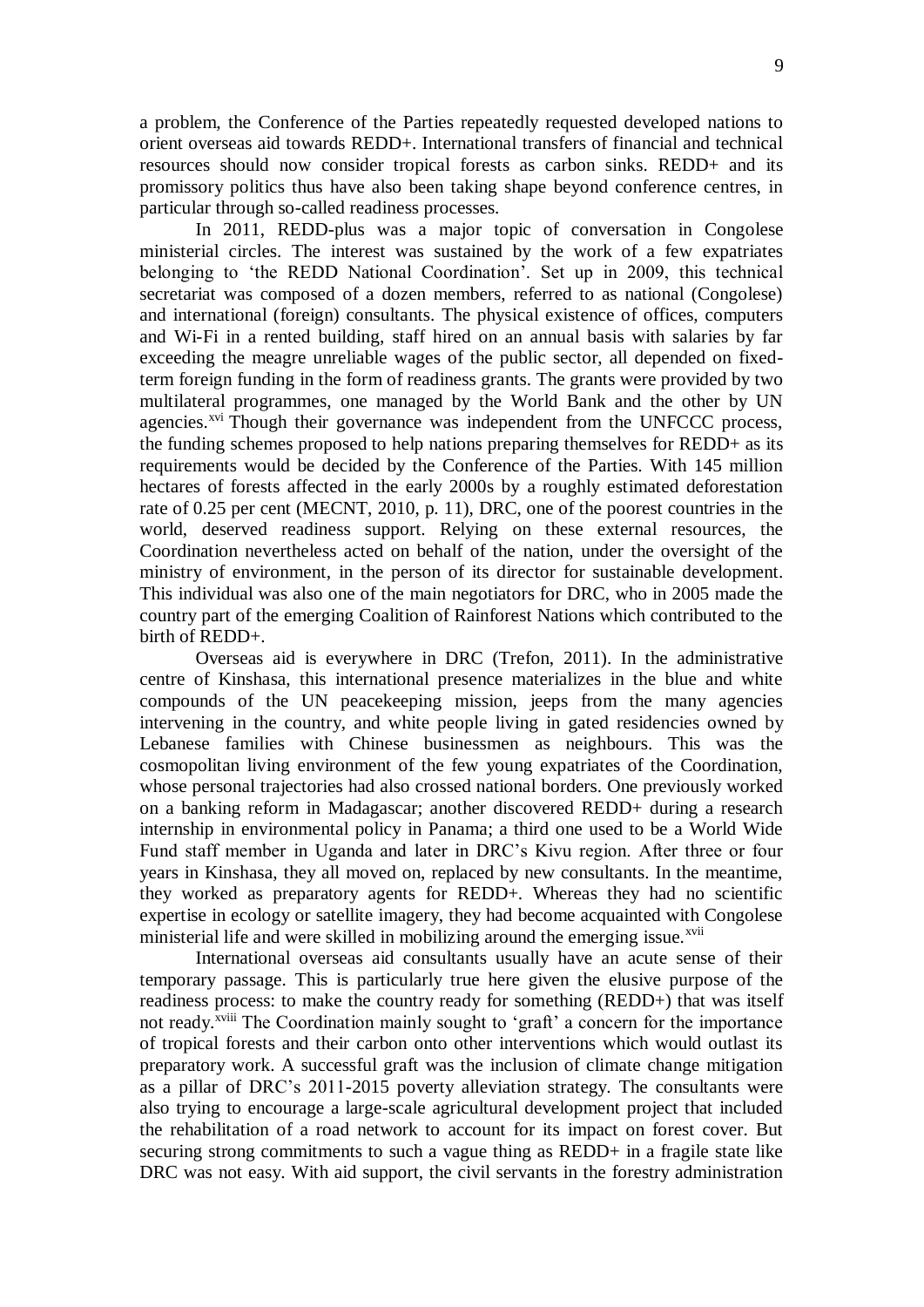were busy enforcing a moratorium on new logging rights and digitizing concession coordinates;<sup>xix</sup> in this respect, REDD+ seemed of little help. The Congolese Institute for Nature Conservation was not involved in the readiness process either, too concerned with counting its workforce and addressing security issues in national parks. And despite the desire of the environment minister to use REDD+ to financially support sustainable forest management, even the union of timber companies quickly lost interest in a hypothetical policy unable to solve mundane problems like the lack of equipment to unload logs in Kinshasa's port. We see here examples of territorial processes (agriculture, roads, logging, etc.) that would need to be deeply transformed to secure forests as carbon sinks. But at the time, REDD+ was mainly a political will with little operational capacity.

As preparatory agents, the consultants were promoting the idea of forests being carbon sinks in all sorts of meetings, from informal conversations to gatherings of a hundred people, most of them in the capital city. $^{xx}$  A recurring message was: REDD+ means substantial revenues. The message travelled well and created expectations along the way, making a provincial politician from Mbandaka, a city on the Congo River 600 kilometres from Kinshasa, wonder 'where is the REDD money?' Discussion about money was continual within the Coordination, whether it was the US\$10 *per diem* distributed to participants in a meeting or hundreds of million dollars expected from a future programme.  $^{xxi}$  Here I want to emphasize the mobilizing purpose of this focus on money that epitomizes the promissory dimension of REDD+. Conjuring up revenues aimed to create a shared interest beyond immediate struggles and distinct, possibly contradictory, concerns. It pointed to a vague vision of a future of plenty whose temporality remained indeterminate. The consultants talked of 'pitching' and 'announcement effects' to describe this part of their work, the transformative power of which on DRC's economic situation was very, very limited. At times they seemed to briefly let themselves believe in the possibility of great improvement through REDD+, while experienced civil servants reminded them of past attempts to establish international forest policy that ended up being pure  $q$ esture. $x$ <sup>xxii</sup>

For bits of this promised money to arrive in DRC, the Coordination was involved in fund raising. Consultants wrote applications to other funding schemes in the hope to deploy REDD+ outside Kinshasa (Gray, 2017). They also wanted to engage directly with donor representatives, especially from Norway, famous in the REDD+ milieu for its result-based bilateral agreements with Brazil and Indonesia. The English-speaking white men sought to represent DRC at its best in what they considered as an international competition for funding. In 2010, wondering whether it might consider a special relationship with DRC and its forests, the Norwegian aid agency ordered an assessment of corruption risks by PricewaterhouseCoopers. In response, the Coordination tried to demonstrate its willingness to address the concern. The main evidence put forward to argue that DRC could be an honourable partner was a new legal text and its online registry. The device sought to regulate how forested land could be accessed by  $CO<sub>2</sub>$  offsetting projects to avoid having 'carbon cowboys' bribing local politicians with no intention to subject their activity to metrological requirements. xxiii In light of the PricewaterhouseCoopers verdict that corruption is a pervasive feature of Congolese society, the Norwegians would have needed stronger reassurance. The legal intervention reveals how unrealistic the readiness process could be. It also shows how, in trying to attract both public aid (non-market approach) and private offsetting (market approach), the Coordination made use of the constructive ambiguity cultivated within UN negotiations.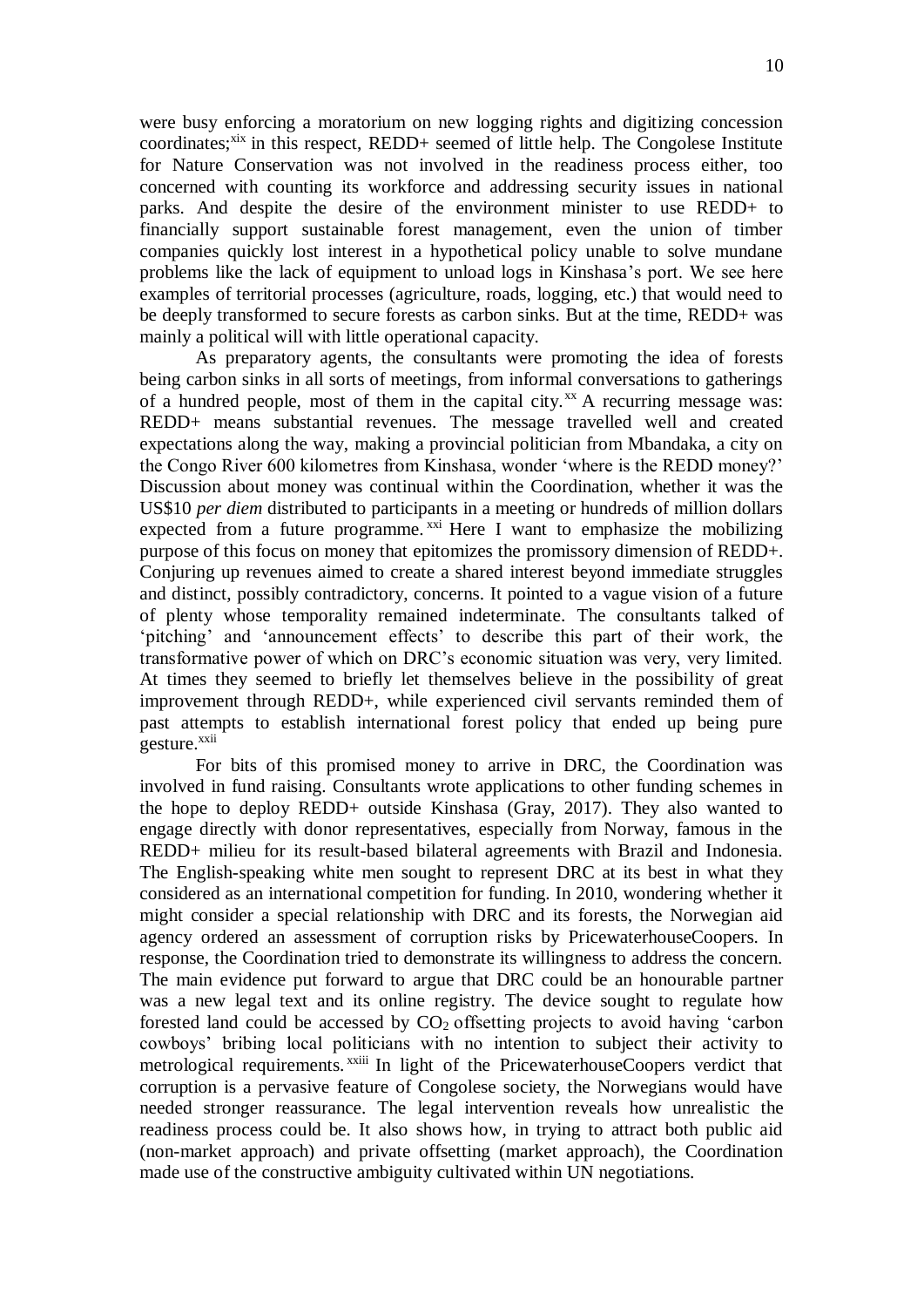In DRC, REDD+ navigated ministerial hopes for the future of logging, donors' preoccupation with governance, and demands expressed by civil society organizations. Participatory obligations are a well-established feature of overseas aid and a REDD+ requirement. The Coordination regularly held 'workshops' to keep informed Kinshasa-based activists speaking on behalf of local communities, especially in regard to future funding.<sup>xxiv</sup> For these professionalized spokespersons, REDD+ had become a new lever to defend old causes. The adoption of communitybased forest concessions envisioned in the Congolese forest code was one of them. By reframing the battle for customary property as a possible REDD+ action, civil society representatives wanted the readiness process to pressure the minister to endorse the legal text they had drafted. The activists, who knew how to lobby with well-oiled narratives of local communities being respectful forest dwellers, were eventually successful. In particular, they were able to activate their connection to environmental and indigenous rights organizations based in Europe, like Greenpeace's Parisian office, whose capacity to generate bad publicity was feared by the Coordination as it was by negotiators.<sup>xxv</sup>

A last facet of the work of preparatory agents I want to evoke here takes us back precisely to the Conference of the Parties. The consultants were members of the Congolese delegation, but had no interest in wording disputes. In their view, UNFCCC decisions had little authority over actual REDD+ funding arrangements. At the 2011 session, instead of attending the informals, they were organizing side events for the ministry of environment to display its achievements. Side events are mini conferences convened by delegations or non-state observers in parallel to negotiations (Schroeder & Lovell, 2012). Their audience varies, depending on current interests. In Durban, more than 60 people (delegates, environmental and human rights activists, scientists, and aid experts) came over to hear about REDD+ in DRC. The high attendance can be attributed to the consultants' mobilizing work. Yet, during the event, they remained backstage and only Congolese citizens spoke, including from civil society organizations critical of the Coordination. The preparatory agents were not meant to be public figures. When in Kinshasa the readiness process constantly blurred the Congolese-foreign divide, for a performance taking part in UN theatricality, a national identity was demarcated and staged.

The geopolitics through which tropical forests become stocks of carbon, as this section has shown, is also located in the ministerial offices of a country like DRC, with consultants trying to enrol support for a negotiated policy yet-to-come. These cosmopolitan figures knew how to navigate the worlds of overseas aid and Congolese politics. To re-compose international relations around the carbon stored in DRC's forests, they worked as preparatory agents and spent most of their time holding meetings, applying for financial resources, and claiming that REDD+ could bring about bright futures. Such promises helped turn a vague global exigency into local conversations about development, forest policy and law; REDD+ seemed to promise the eradication of poverty, corruption and the oppression of forest dwellers. But the preparatory intervention had little purchase on the vast national territory and its forests. As we shall see now, acting to durably transform landscapes requires more than talks, and notably the deployment of metrological practices.

# **The quest for metrological inclusiveness**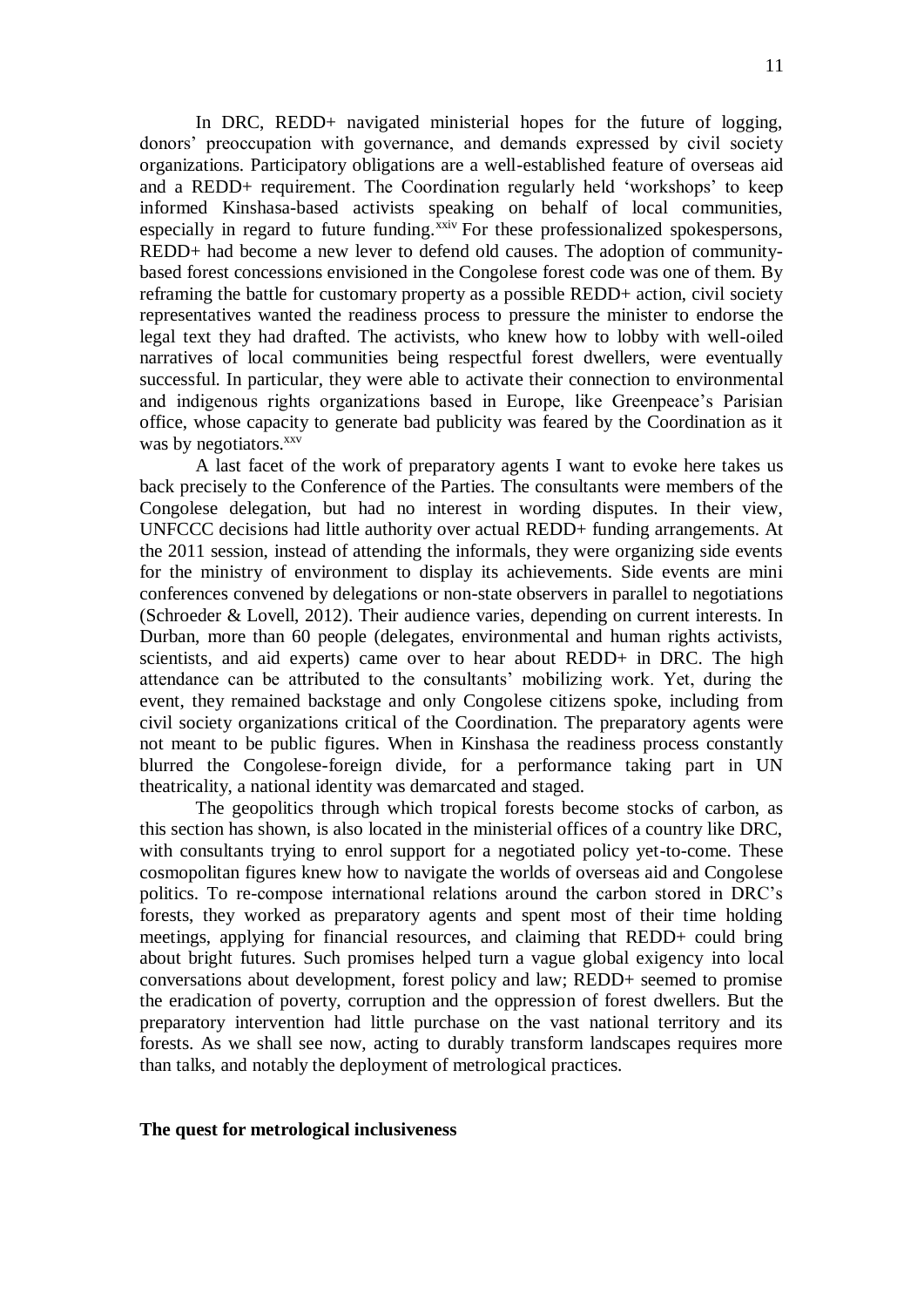In Kinshasa, the forest was too abstract an entity, while the financial struggles of both urban dwellers and the state could be encountered on a daily basis: hence the focus on money in the readiness process. Yet, it would be a mistake to conclude that REDD+ geopolitics is reducible to vague wording and economized promises. Through a backand-forth movement between textual battles in conference centres and the implementation of  $CO<sub>2</sub>$  emission reduction efforts, the promissory could translate into (limited) concrete actions. Even in DRC, activities were being developed that involved tangible trees and measurement and calculation tools. By tracing these interventions, we can observe how international consensus and the work of preparatory agents combine with a quest for metrological inclusiveness.

The expatriate consultants working for the Congolese ministry of environment were trying to obtain financial resources to launch actions in forested areas. In particular, they choose to make plantations and the sustainable production of charcoal the focus of an application to a REDD+-related fund (Climate Investment Fund, 2016; Gray, 2017). Their idea was to encourage the replication of a flagship project. Initiated in the mid-2000s about 150 kilometres northeast from Kinshasa, the afforestation project was an offsetting activity that was part of the Clean Development Mechanism. A Belgian-Congolese entrepreneur, whose family had customary rights over the area, was managing what was the first intervention in DRC explicitly related to UNFCCC climate action, a plantation of acacia trees. The chosen Australian variety had been used in the region since the 1980s in a nearby plantation financed by overseas aid and supplying Kinshasa with sustainable charcoal. The new afforestation activity ought to similarly commercialize the energy source in addition to carbon offsets. To start planting trees, a loan from Belgian investors had been secured based on the signature of two forward sales of the expected offsets whose actual exchange was meant to happen later, in 2017. One buyer was a French bank that resold the forthcoming emission reductions to a multinational agribusiness compensating for its CO2 to meet environmental responsibility requirements. Another buyer was a fund managed by the World Bank in Washington DC, where the organization had developed internal expertise to support projects and purchase offsets for governments committed to limit their emissions through the Kyoto Protocol. This set-up, which locates climate action in an entrepreneurial project connecting distant, mostly private, entities across national borders, epitomizes what negotiators call a market approach.

To become an economically productive carbon sink, trees must be enriched with metrological evidence.<sup>xxvi</sup> The registration of a project and the issuance of offsets by UNFCCC secretariat in Bonn rely on paperwork complying with carbon accounting rules decided by the Conference of the Parties and audited by a third party. An afforestation activity includes regular inventory: sampling plots, measuring the circumference of trunks, applying equations to convert this measure into biomass, and multipliers to translate biomass into carbon stock.<sup>xxvii</sup> What counts then is not scientific rigour. The multiplier and the equation used to compute the carbon stored by the acacias in the Congolese savannah were quite generic: the former was a default value found in IPCC good practices and guidance which provide calculative tools to foster participation in emission reduction efforts; the latter came from a scientific article published in the 1990s by the French overseas cooperation agency about the same acacias variety planted and studied in the Republic of Congo. Inclusiveness guides UN politics, allowing for such approximate estimates. Here measurements and calculations do not generate facts but establish rough equivalences so that offsets can circulate from DRC to a distant source of emissions.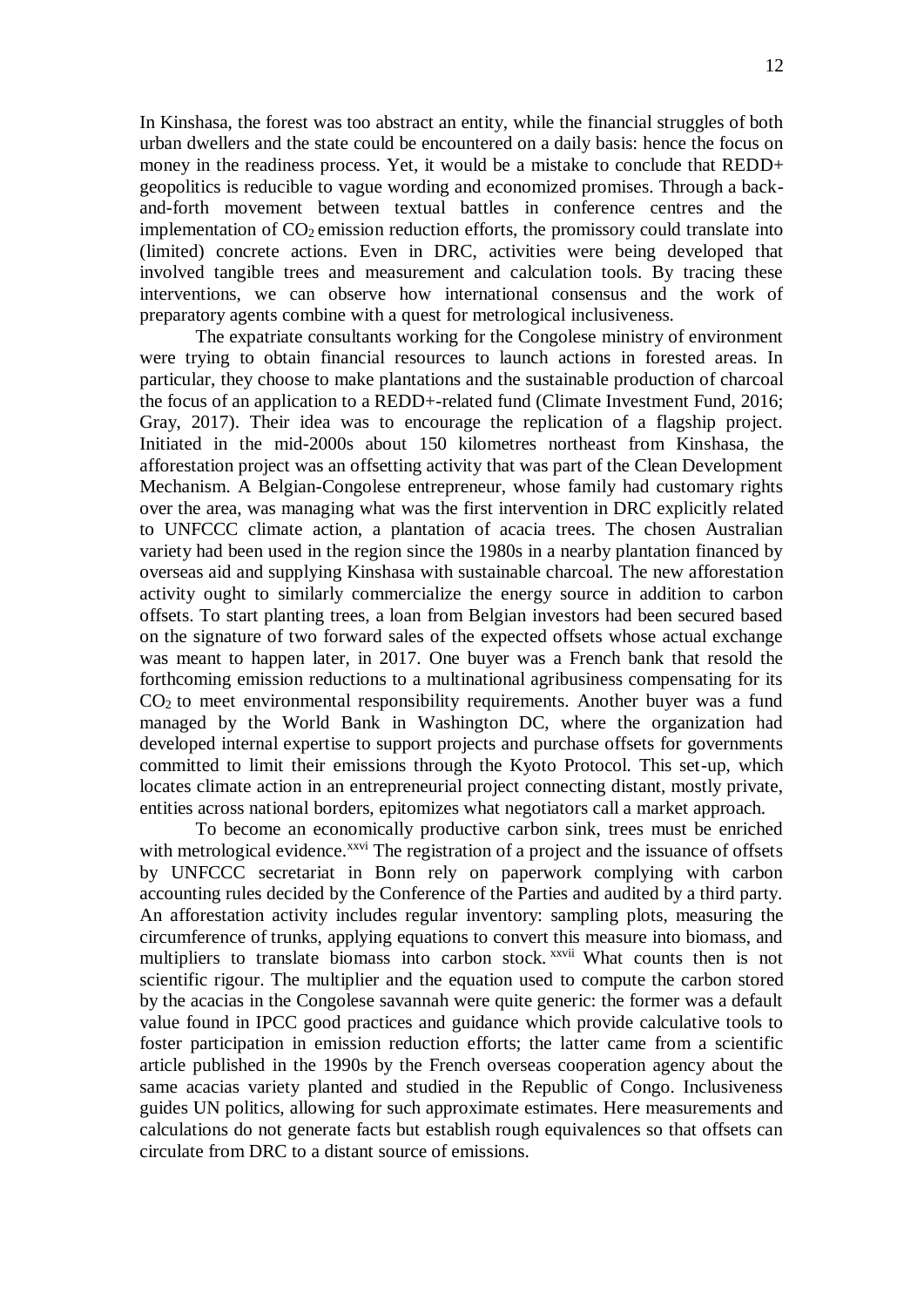The Clean Development Mechanism was not as multivalent a UN policy as REDD+; it was very much oriented towards the calculation and promise of tradable quantities of carbon. Emission reductions would be computed by comparing the  $CO<sub>2</sub>$ stored by the registered project with a baseline (what would happened if the activity is not carried out, see Ehrenstein & Muniesa, 2013), and they could be anticipated in forward contracts by using generic values of trees' growth rates from the IPCC. But when in 2011 the owner of the Congolese plantation began to inventory the carbon accumulated so far, initial results indicated that the neat rows of acacias hardly distinguishable amid the tall grass of the savannah were storing less than expected by the projections based on which the future sale had been agreed. Various reasons were invoked (bushfires, high mortality rates, delays, etc.); in a nutshell, the behaviour of the plantation did not match expectations. The transaction became uncertain along with the possibility of repaying the invested capital, placing the entrepreneur in a difficult situation. While his project had not triggered local disputes over land use, it encountered living things unsettling the promissory predictions.

Regardless of the difficulty to ensure the offsetting capacity of planted trees, the consultants driving DRC's readiness process decided to put afforestation centre stage when applying for additional REDD+ funds. Plantations, they thought, might decrease the reliance on fuel wood collected in standing forests. The assumption was slightly speculative. Tasked by the Coordination to study the causes of deforestation, researchers based in Belgium could not assert whether the practice was responsible for much forest loss. Their investigational method combined historic satellite images with geo-localized information and the collection of fuel wood had no easily traceable proxy besides demographic data and visual patterns of forest fragmentation visible on high-resolution images (MECNT, 2012). To the consultants, the fuel wood economy nevertheless formed a tangible domain of intervention; there was practical know-how (existing plantations); charcoal bags could be seen everywhere along the roads leading to Kinshasa; agronomists from a French research centre had measured that the value of the charcoal market in the capital city exceeded national timber exports (Schure *et al.*, 2011); and compared to slash-and-burn agriculture, another deforestation driver, it was a topic much less engaged by civil society organizations defending forest dwellers.

Several points can be noted here that might relate to the porosity and resilience of national demarcation in REDD+. First, from French agronomists to Belgian remote sensing experts, the readiness process depended entirely on foreign technical expertise. Both the metrological instruments and the skills needed to study Congolese forests were located abroad. The implication of this scientific outsourcing was, however, less clear than a loss of sovereignty given that, secondly, the evidential material was used in an instrumental manner. xxviii Interventions in the name of REDD+ tended to move away from a focus on  $CO<sub>2</sub>$  and to develop on fragile evidential grounds, which left room for manoeuvre. There was no plan to retrospectively verify the claim that plantations help decreasing forest loss. Finally, the deforestation cause targeted by the programme was domestic. DRC's forests may not be as affected by global trade as Indonesia's and Brazil's. But making deforestation a national matter related to household habits can also be attributed to a failed attempt to discuss globalized drivers (e.g. palm oil consumption or timber exports) within UN negotiations.<sup>xxix</sup>

Before a secured grant translates into growing trees and new supply chains, many details must be clarified first. It is only at the time of writing this paper that the programme evoked above enters into operation. What we see at the planning stage is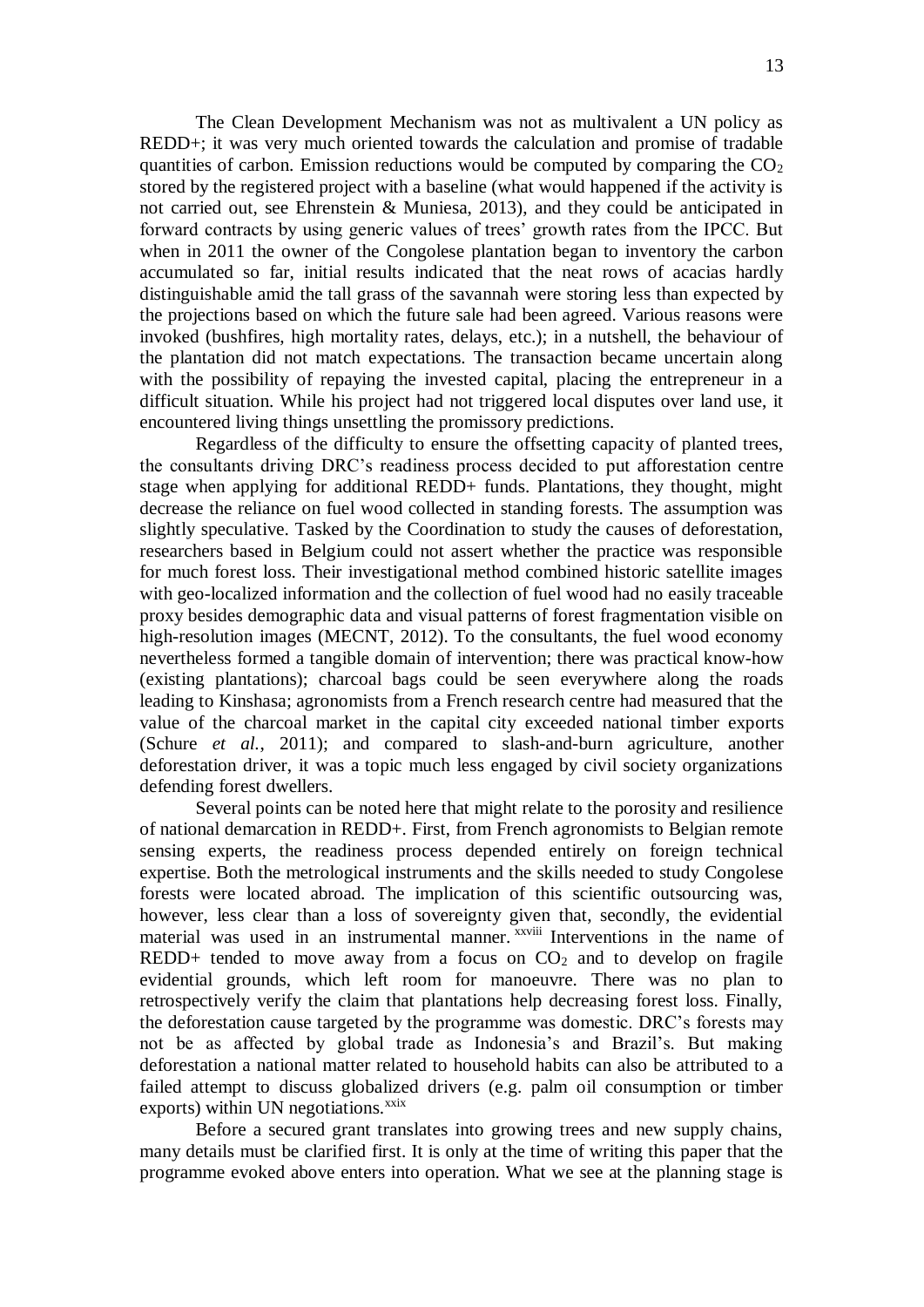the involvement of metrological montages able to depict the large-scale phenomena to be transformed. The consultants could delimit the programme areas, three zones of deforestation frontier around major urban centres, thanks to a visualization of the Congolese territory superposing forest cover in 2010 and deforestation events between 2000, 2005 and 2010.<sup>xxx</sup> Published by a mapping initiative from American universities, the visual tool was another external resource enrolled by the preparatory agents. Interestingly, the map reveals intensive forest loss in the eastern part of the territory known for its wildlife, but also for a state of continual violence because of which the consultants did not select the 'hot spot' evidenced by satellite images. More pacified zones were privileged in order to reassure donors.<sup>xxxi</sup>

In the case of REDD+, at least in terms of how it was treated within UN negotiations, it was expected that vast surfaces covered with tropical forests would be closely monitored. In Brazil for example, the forestry administration has been equipped for quite some time with a sophisticated remote sensing system, combining data from different satellites and linked to law enforcement procedures. There is nothing comparable in DRC, too disconnected from Earth observation infrastructures. An agreement between governments from the Congo Basin and the European space agency was passed in 2011 that gave the former free access to satellite images. But telecommunication networks in Kinshasa's administrative buildings could simply not handle such heavy data. Negotiators acknowledged these unequal metrological capacities (Rominj *et al*., 2012). It was a source of worry because in the logic of REDD+, places deprived of calculative devices are seen as having no interest in caring for the carbon of their forests. In response, the remote sensing community has mobilized to develop more user-friendly measurement methods (Lovell, 2013). DRC even became a sort of textbook case for imagining inclusive rules, and, at a side event in Durban, one could hear European scientists discuss how best to use NASA's freeof-charge coarse images of Congolese forests to compute deforestation rates and carbon losses.

REDD+ actually expanded the metrological inclusiveness characteristic of UN climate policies and already identifiable in the Clean Development Mechanism. For example, negotiators agreed that baselines should build on 'historic data', but at the request of African nations, a decision added the possibility to 'adjust for national circumstances' (UNFCCC, 2014, p. 7). The Congo Basin being less damaged than the Amazon, the argumentation went, development prospects would legitimately increase deforestation and make historic records unfair baselines. In DRC, the case for adjustment was made in a glossy report written by the consulting firm McKinsey at high cost as part of the readiness process. Assessing the  $CO<sub>2</sub>$  reduction potential of various interventions, the analysis projected a very optimistic baseline for industrial logging so that a reduction could be claimed even with a deforestation rate higher than in the past (MECNT, 2009). In online publications and with flyers distributed at UNFCCC meetings, Greenpeace fiercely criticized the modelling exercise for its poor data and the vested interests behind the assumptions (Greenpeace, 2011). Undesirable from an environmental perspective, a sudden growth of the moribund timber industry was also unrealistic. The report amounted to a motivational exercise expressing the developmentalist hopes of the environment minister and some of his advisers (including from bilateral donor agencies). With baseline adjustment, a right to develop was incorporated in the multivalent policy at the risk of undermining its initial aim to decrease deforestation.

Over time, the evidential demands of REDD+ have remained fairly lax. In 2013, after eight years of discussion, the Conference of the Parties finalized a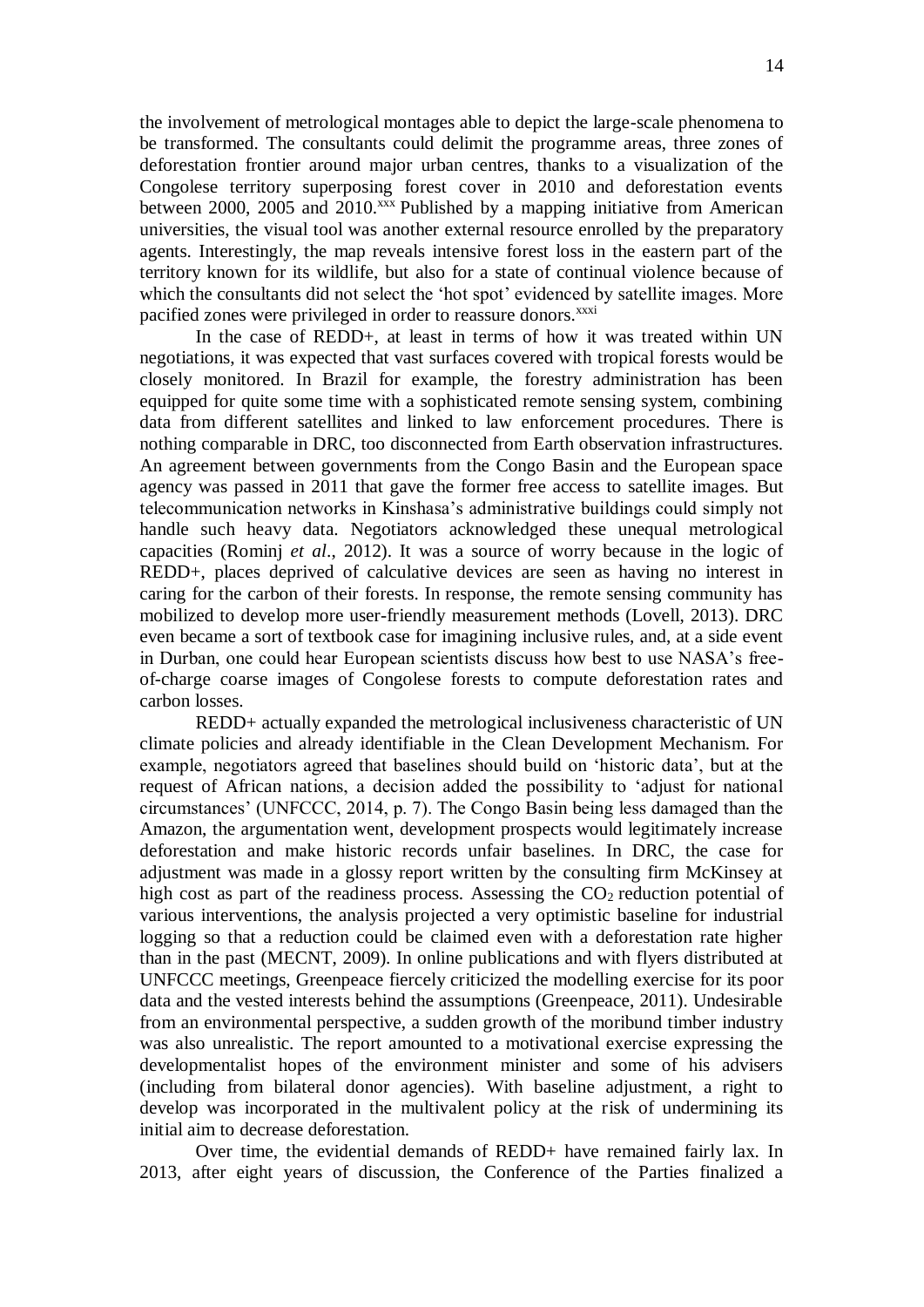'framework' providing guidelines and an independent assessment process to national governments willing to report deforestation and emission reduction efforts; no obligation was attached and ambiguity persisted. Negotiators, for example, authorized 'subnational monitoring and reporting as an interim measure' without clarifying what 'interim' meant (UNFCCC, 2014, p. 9). Since then, voluntary offsetting standards have been certifying small-scale biodiversity conservation activities named 'REDD projects' (including in DRC). Discussions have been taking place in California on the possibility of linking its cap-and-trade system to medium-scale REDD+ actions in Brazil and Mexico. And the World Bank is pursuing sub-national interventions with a new result-based scheme following up on its readiness funding (including in DRC). It is often unclear to what extent such loudly announced initiatives are implemented to transform forested landscapes.<sup>xxxii</sup> What is clear though, is that  $REDD+$  keeps being diffracted into manifold, multivalent actions.

As we examine activities more directly affecting the existence of tangible trees and vast forested areas, we encounter metrological practices instrumental in translating REDD+ geopolitics into concrete emission reduction efforts. This section showed that, with a lack of scientific infrastructure and a use of evidential material to convey political aspirations, DRC is a good location to witness the quest for inclusiveness that characterizes international climate policies. It also showed that REDD+ has not become an operational UN mechanism with strict carbon accounting rules. Rather, what its multivalent and promissory nature has led to is a variety of engagements with trees, of limited spatial deployment and whose realization must be interrogated. It seems that the negotiators we met in the first section of this paper spent a great deal of energy on wording the balance between 'market' and 'nonmarket' approaches only to accommodate divergences and ensure that a vague but global exigency, tropical forests as carbon sinks, endures.

## **Conclusion**

A complex evidential infrastructure has made global warming a matter of concern. This has now been well documented. But restricting our attention to climate models and the IPCC does not tell us much about the responses being devised and how global warming can become a matter of global concern in an unequal world. To explore this point, the paper followed the negotiation of 'policy approaches and positive incentives on issues relating to reducing emissions from deforestation and forest degradation; and the role of conservation, sustainable management of forests and enhancement of forest carbon stocks in developing countries' (REDD+) inside conference centers and beyond, notably in the Democratic Republic of the Congo.

When compared with Europe and the United States, Central Africa is clearly not a place that is responsible for global warming. My interest in the forests of the Congo Basin does not imply that I think acting on the globalized oil economy (see Mitchell, 2011) should not be the priority to address carbon emissions, which is sometimes a motive to justify carbon offsetting. But regardless of historical responsibilities, the future of the global climate depends on tropical forests, including those in DRC - probably more than we think. Scientists recently have pointed to the existence of a vast peat land along the Congo River (Dargie *et al.,* 2017). The decomposed organic matter could store as much carbon as the trees standing above it, the equivalent potentially of 20 times current annual fossil fuels emissions from the United States. As the new fact makes the Congo Basin a very consequential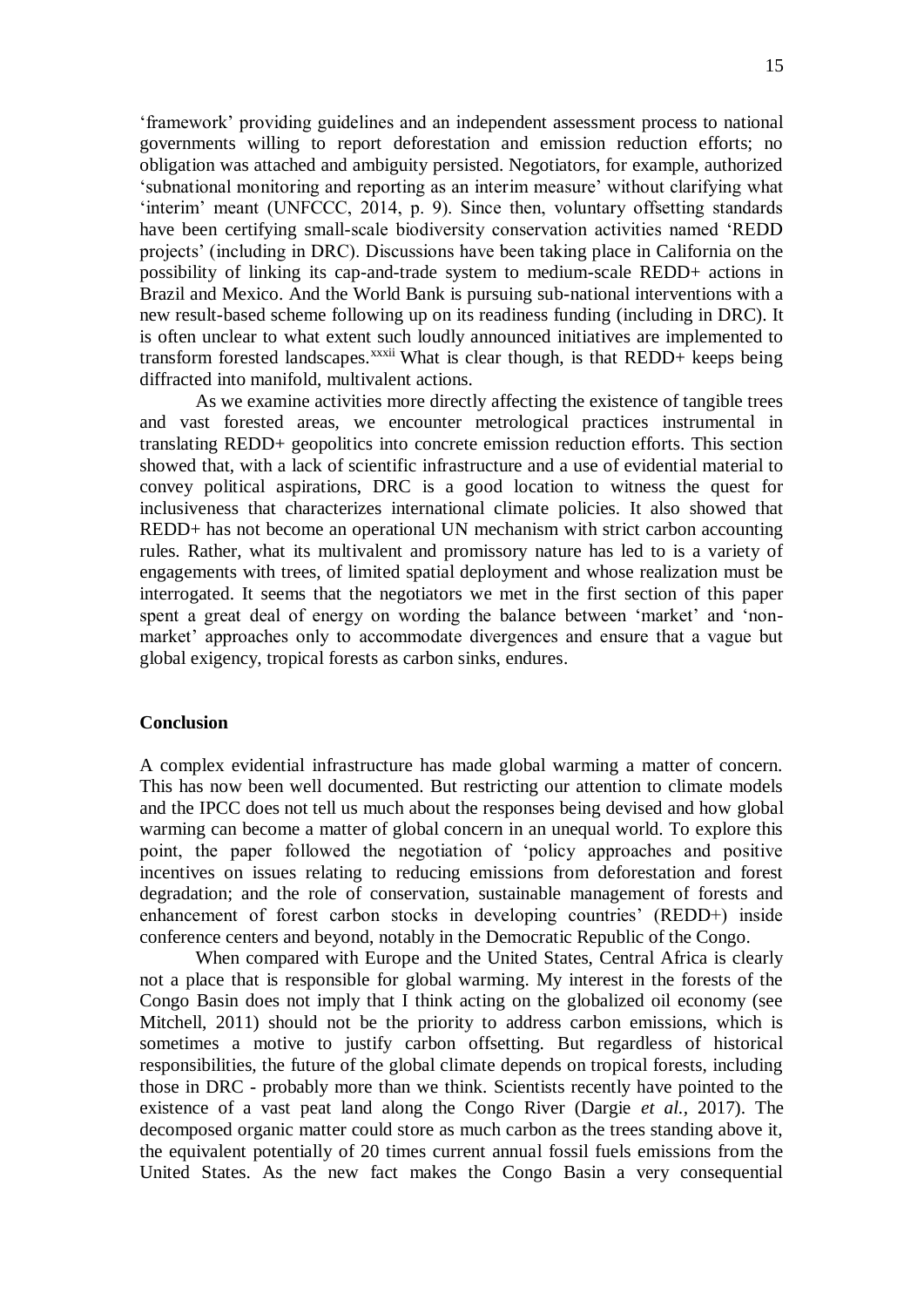component of climatic evolution, this paper sought to give a glimpse of the political challenges posed by maintaining the existence of this carbon sink.

To do so, I examined three interrelated processes: the formulation of international consensus, the work of preparatory agents, and the quest for metrological inclusiveness. We saw that the ambiguous wording of decisions endorsed by the United Nations aimed to accommodate divergences and maintain a forum for debate. We followed preparatory agents trying to mobilize around the vague policy, whose work suggested the extent of the difficulties entailed in the transformation of forested landscapes. And finally, we looked at inclusive measurement and calculation tools (IPCC default values, deforestation maps, etc.) through which the promissory commitment to reduce emissions from tropical deforestation might translate into modest concrete interventions and bring tangible trees into politics (cf. Latour, 2004). Metrological inclusiveness means producing global evidence (of forest cover across the world) and globalizing access to the capacity to produce evidence. Compared to how ecologists understand the biosphere, the new political existence of tropical forests as carbon sinks is, then, a rude simplification. In place of demonstrating a scientific fact, the quest for metrological inclusiveness, together with the formulation of international consensus and the work of preparatory agents, contributes to the assertion of a global exigency: by means of the activity described in this paper, the carbon of tropical forests demands worldwide and comprehensive attention, discussion, and action.<sup>xxxiii</sup>

The tergiversations around REDD+ provided an example of global politics in action, or rather a new form of geopolitics: a timid multivalent concern for earthly things. This concern has emerged through relations developing between nations, by means of an attracting force distinct from national sovereignty - as in the semi-secrecy of informals crafting compromises, the movements of expatriates acting on behalf of Congolese authorities and metrological montages stretching across national borders. These processes were able to bring a new issue into being and shape it in such a way as to enrol as many supporters as possible, even if it meant nurturing ambiguity, making assertions on unstable evidential grounds, and voicing promises that might not materialize. In this respect, REDD+ bears strong resemblance to the move within biodiversity conservation towards 'enterprising nature' (Dempsey, 2016), a 'socioecological-economic utopia whose realization is always *just around the corner*' (Dempsey, 2016, p. 3), which is also sustained by diplomatic meetings, calculative practices and cosmopolitan actors. In such environmental, economized, elusive-yetenduring interventions, we witness a kind of optimistic unrealism that leaks out of the air-conditioned atmosphere of conference centers but barely intervenes in the complicated processes causing deforestation,  $CO<sub>2</sub>$  emissions or biodiversity loss. To conclude, then, I would like to suggest that it might now be time for the carbon sink geopolitics examined here to come down to Earth.

#### **References**

**Barry, A. (**2001). *Political machines: Governing a technological society*. London: The Athlone Press.

**Barry, A.** (2013a). *Material politics: Disputes along the pipeline*. Oxford: Wiley Blackwell.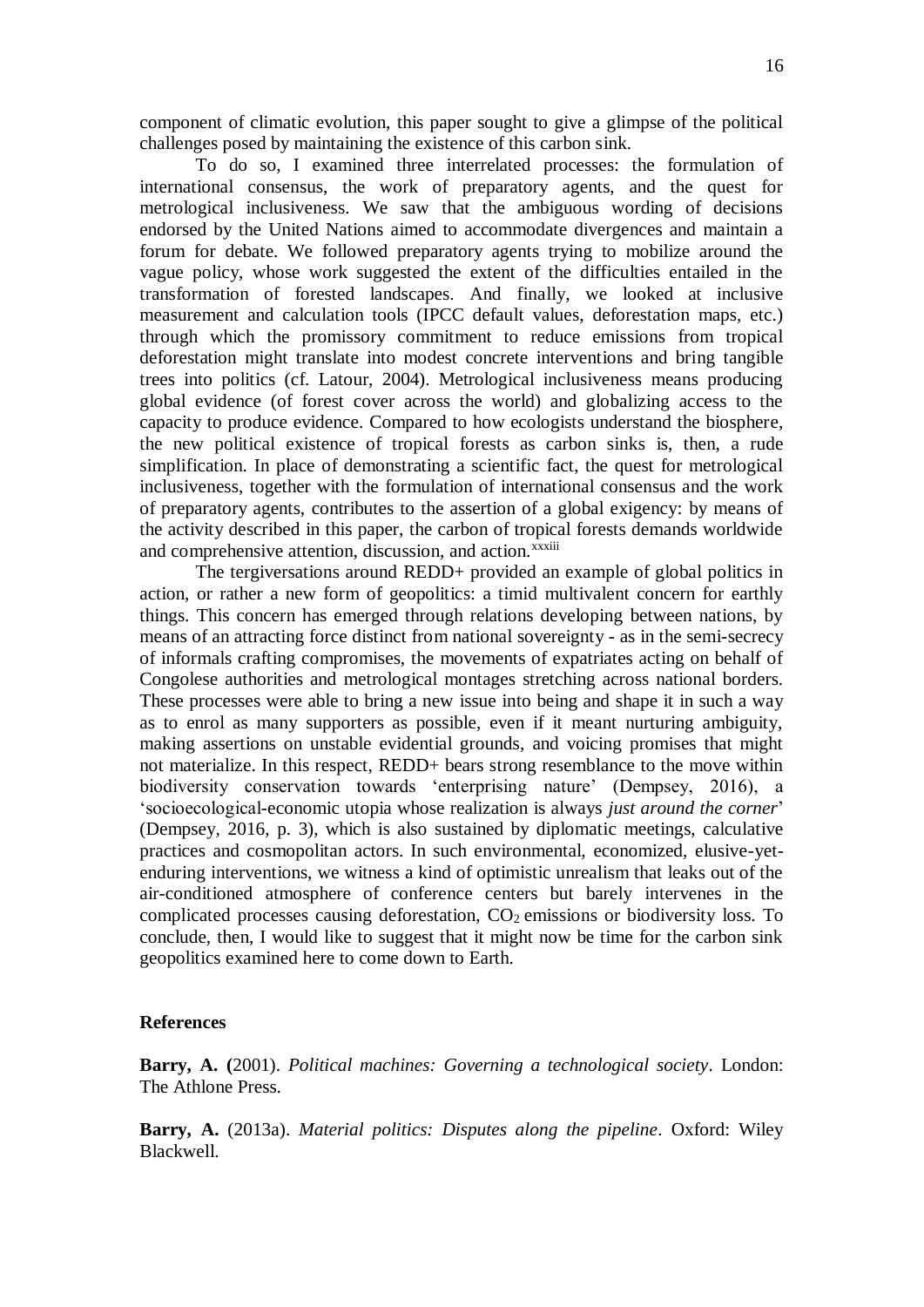**Barry, A.** (2013b). The translation zone: Between actor-network theory and international relations. *Millennium 41*(3), 413-429.

**Barthe, Y.** (2006). *Le pouvoir d'indécision: La mise en politique des déchets nucléaires*. Paris: Economica.

**Best, J.** (2012). Bureaucratic ambiguity. *Economy and Society 41*(1), 84-106.

**Blok, A.** (2011). Clash of the eco-sciences: Carbon marketization, environmental NGOs and performativity as politics. *Economy and Society 40*(3), 451-476.

**Bodanky, D.** (2010). The Copenhagen Climate Change Conference: A postmortem. *American Journal of International Law 104* (2), 230-240.

**Callon, M.** (2009). Civilizing markets: Carbon trading between in vitro and in vivo experiments. *Accounting, Organizations and Society* 3*4*(3-4), 535-548.

**Climate Investment Fund (CIF)** (2011, June). *Investment Plan: Democratic Republic of Congo*. Agenda item 5, FIP/SC.6/4, Cape Town. Retrieved from: [https://www-](https://www-cif.climateinvestmentfunds.org/sites/default/files/FIP%25204%2520DCR%2520IP_0.pdf)

[cif.climateinvestmentfunds.org/sites/default/files/FIP%204%20DCR%20IP\\_0.pdf,](https://www-cif.climateinvestmentfunds.org/sites/default/files/FIP%25204%2520DCR%2520IP_0.pdf) last access 04/01/2016.

**Dargie, G.C., Lewis, S.L., Lawson, I.T., Mitchard, E.T., Page, S.E., Bocko, Y.E. & Ifo, S.A.** (2017). Age, extent and carbon storage of the central Congo Basin peatland complex. *Nature 542*(7639), 86–90.

**Debroux, L., Hart, T., Kaimowitz, D., Karsenty, A. & Topa, G.** (2007). *Forests in post- conflict Democratic Republic of Congo: Analysis of a priority agenda*. Jakarta: Center for International Forestry Research.

**Demeritt, D.** (2006). Science studies, climate change and the prospects for constructivist critique. *Economy and Society 35*(3), 453-479.

**Dempsey, J.** (2016). *Enterprising nature: Economics, markets, and finance in global biodiversity politics*. New Jersey, NY: Wiley-Blackwell.

**Edwards, P.N.** (2010). *A vast machine: Computer models, climate data, and the politics of global warming*. Cambridge, MA: The MIT Press.

**Ehrenstein, V. & Muniesa, F.** (2013). The conditional sink: Counterfactual display in the valuation of a carbon offsetting reforestation project. *Valuation Studies 1*(2), 161-188.

**Ehrenstein, V. & Laurent, B.** (2016). State experiments with public participation: French nanotechnology, Congolese deforestation, and the search for national publics. In J. Chilvers & M. Kearnes (Eds.), *Remaking participation: Science, environment, and emergent publics* (pp. 123-143). London: Routledge.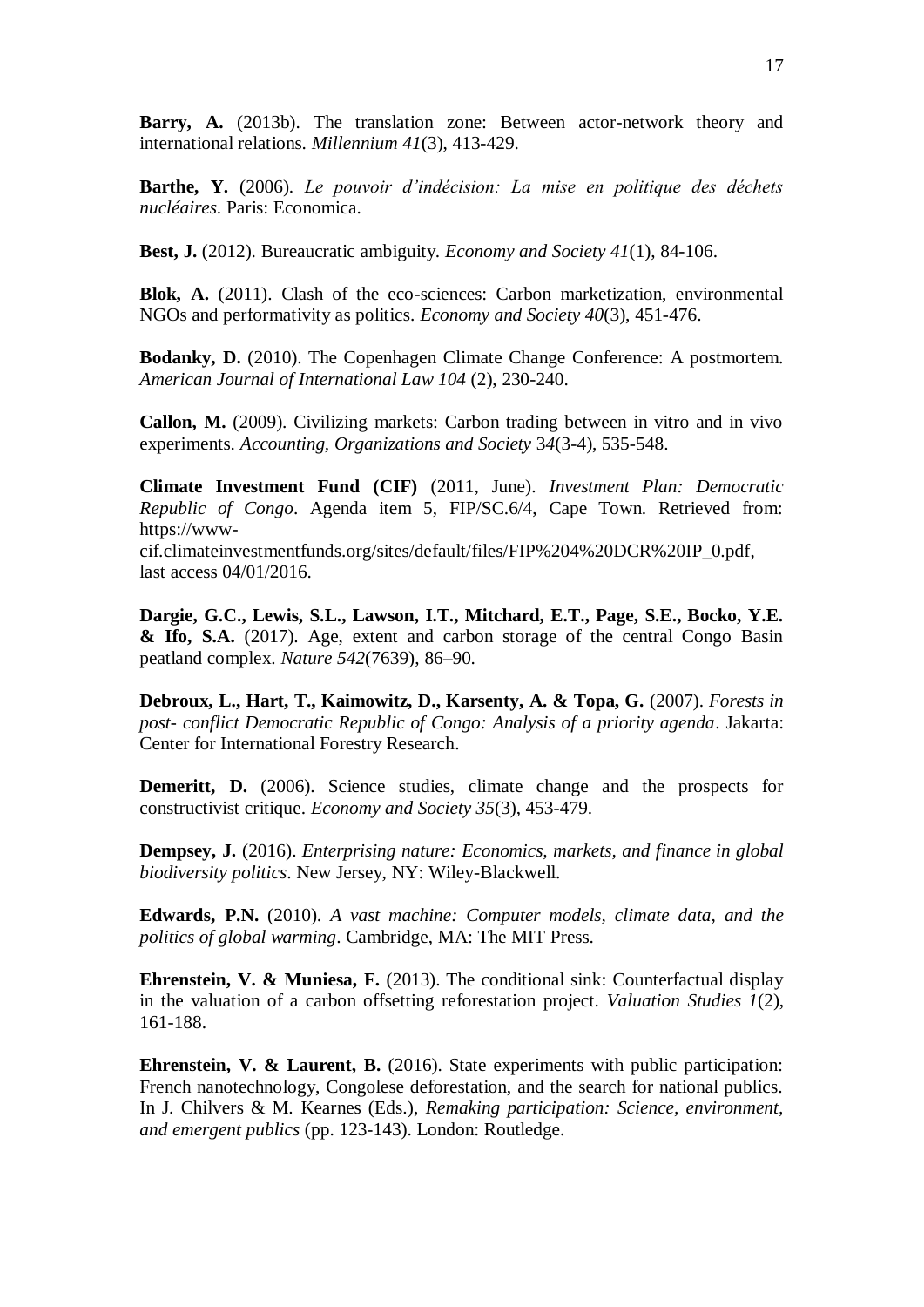**Ferguson, J.** (1994). *The anti-politics machine: 'Development', depoliticization and bureaucratic power in Lesotho*. Minneapolis, MN: University of Minnesota Press (new edition).

**Ferguson, J.** (2006). *Global shadows: Africa in the neoliberal world order*. Durham, NC: Duke University Press.

**Fry, I.** (2002). Twists and turns on the Jungle: Exploring the evolution of land use, land-use change and forestry decisions within the Kyoto Protocol. *Review of European Community and International Environmental Law 11*(2), 159-168.

**Gray, I.** (2017). Marketization as political technology: Unintended consequences of climate finance in the Democratic Republic of Congo. *Economy and Society 46*(3-4), 545-575.

**Greenpeace** (2011, April). *Bad influence: How McKinsey-inspired plan leads to rainforest destruction*. Amsterdam: Greenpeace International. Retrieved from: [http://www.greenpeace.org/international/en/publications/reports/Bad-](http://www.greenpeace.org/international/en/publications/reports/Bad-Influence/)[Influence/,](http://www.greenpeace.org/international/en/publications/reports/Bad-Influence/) last access 4/04/2017

**Grubb, M., Koch, M., Thomson, K., Munson, A. & Sullivan, F.** (1993). *The Earth Summit agreements: A guide and assessment. An analysis of the Rio 92 UN Conference on Environment and Development*. London: Royal Institute of International Affairs and Earthscan Publications..

**Grubb, M., Vrolijk, C., & Brack, D.** (1999). *The Kyoto Protocol: A guide and assessment*. London: Royal Institute of International Affairs and Earthscan Publications.

Guyer, J.I. (2007). Prophecy and the near future: Thoughts on macroeconomic, evangelical, and punctuated time. *American Ethnologist 34*(3), 409-421.

**Keck, M.E. & Sikkink, K.** (1998). *Activists beyond borders: Advocacy networks in international politics*. Ithaka, NY: Cornell University Press.

**La Viña, A.G.M. & de Leon, A.** (2014). Two global challenges, one solution: International Cooperation to Combat Climate Change and Tropical Deforestation. CGD Working Paper 388, Washington DC: Center for Global Development. Retrieved from:

[https://www.cgdev.org/publication/two-global-challenges-one-solution-international](https://www.cgdev.org/publication/two-global-challenges-one-solution-international-cooperation-combat-climate-change-and)[cooperation-combat-climate-change-and,](https://www.cgdev.org/publication/two-global-challenges-one-solution-international-cooperation-combat-climate-change-and) last access 4/04/2017

Lahsen, M. (2009). A science–policy interface in the global south: The politics of carbon sinks and science in Brazil. *Climatic Change 97*(3-4), 339.

**Latour, B.** (2004). *Politics of nature: How to bring sciences into democracy*. Cambridge MA: Harvard University Press.

**Latour, B.** (2015). *Face à Gaïa: Huit conférences sur le nouveau régime climatique*. Paris: La Découverte.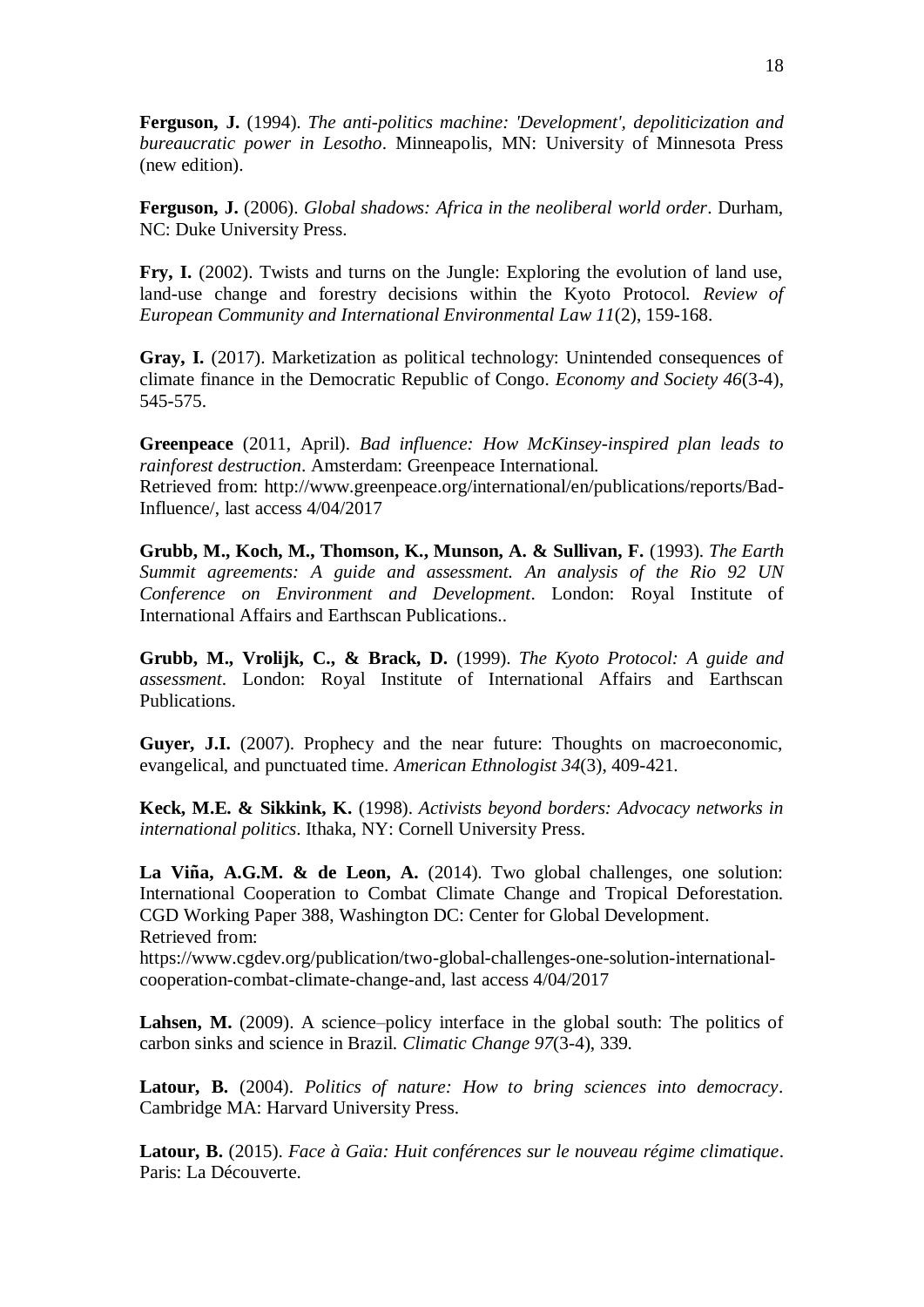**Li, T.M.** (2007). *The will to improve: Governmentality, development, and the practice of politics*. Durham, NC: Duke University Press.

**Lovell, H.** (2013). Measuring forest carbon. In J. Stripple & H. Bulkeley (Eds.), *Governing the climate: New approaches to rationality, power and politics* (pp. 175- 196). Cambridge: Cambridge University Press.

**Lovell, H. & MacKenzie, D.** (2015). Allometric equations and timber markets: An important forerunner of REDD+? In B. Stephen & R. Lane (Eds.), *The politics of carbon markets* (pp. 69-90). London: Routledge.

**MacKenzie, D.** (2009). Making things the same: Gases, emission rights and the politics of carbon markets. *Accounting, Organizations and Society 34*(3-4), 440-455.

**Marres, N.** (2007). The issues deserve more credit: Pragmatist contributions to the study of public involvement in controversy. *Social Studies of Science 37*(5), 759-780.

**Marres, N.** (2011). The costs of public involvement: Everyday devices of carbon accounting and the materialization of participation. *Economy and Society 40*(4), 510- 533.

**Mathews, A.S.** (2013). Scandals, audits, and fictions: Linking climate change to Mexican forests. *Social Studies of Science 44*(1), 82-108.

**Ministère de l'Environnement, de la Conservation de la Nature and du Tourisme de la République démocratique du Congo (MECNT)** (2009, December). *Potentiel REDD+ de la RDC*.

Retrieved from: [http://redd.unfccc.int/uploads/2\\_198\\_rapport\\_final\\_exploration\\_potentiel\\_redd\\_0712](http://redd.unfccc.int/uploads/2_198_rapport_final_exploration_potentiel_redd_071209.pdf) [09.pdf,](http://redd.unfccc.int/uploads/2_198_rapport_final_exploration_potentiel_redd_071209.pdf) last access 4/04/2017

**Ministère de l'Environnement, de la Conservation de la Nature and du Tourisme de la République démocratique du Congo (MECNT)** (2010, July). *Readiness plan for REDD 2010-2012, R-PP final version*.

Retrieved from: [https://www.forestcarbonpartnership.org/democratic-republic-congo,](https://www.forestcarbonpartnership.org/democratic-republic-congo) last access 04/01/2016.

**Ministère de l'Environnement, de la Conservation de la Nature and du Tourisme de la République démocratique du Congo (MECNT)** (2012, August). *Synthèse des études sur les causes de la déforestation et de la dégradation des forêts en République Démocratique du Congo*.

Retrieved from: [http://pfbc-cbfp.org/actualites/items/ONU-REDD-FR.html,](http://pfbc-cbfp.org/actualites/items/ONU-REDD-FR.html) last access 10/03/2017.

**Mitchell, T.** (2011). *Carbon democracy: Political power in the age of oil*. London: Verso.

**Moura-Costa, P. & Stuart, M.D.** (1998). Forestry-based greenhouse gas mitigation: A story of market evolution. *The Commonwealth Forestry Review*, *77*(3), 191-202.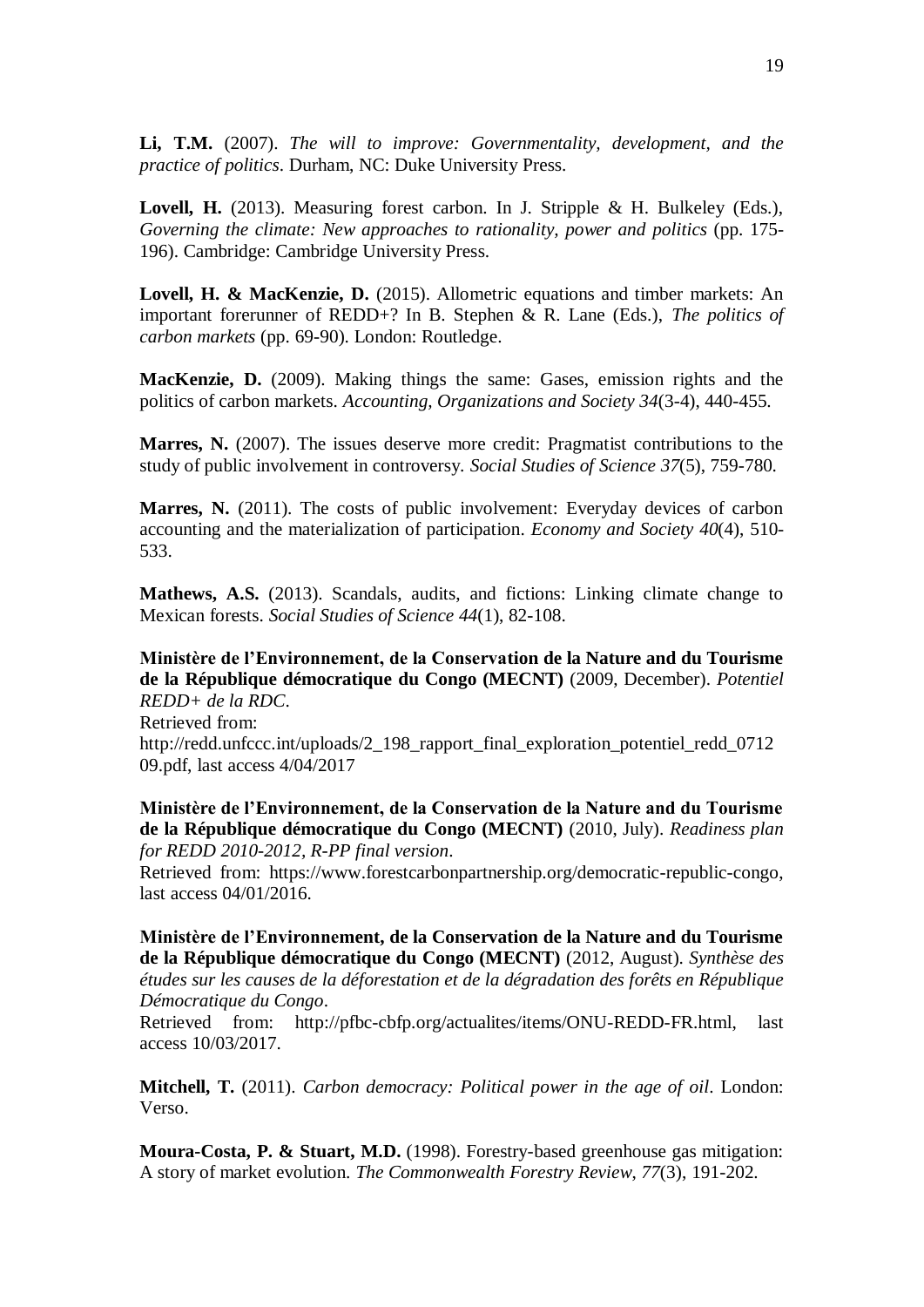**Myers, N.** (2016). Photosynthesis. *Cultural Anthropology - Lexicon for an Anthropocene Yet Unseen*.

Retrieved from: [https://culanth.org/fieldsights/790-photosynthesis,](https://culanth.org/fieldsights/790-photosynthesis) last access 4/04/2017

**O'Reilly, J., Oreskes, N. & Oppenheimer, M.** (2012). The rapid disintegration of projections: The west Antarctic ice sheet and the Intergovernmental Panel on Climate Change. *Social Studies of Science*, 42(5), 709-731.

**Oreskes, N.** (2011). My facts are better than your facts: Spreading good news about global warming. In P. Howlett & M. S. Morgan (Eds.), *How well do facts travel? The dissemination of reliable knowledge* (pp. 136-166)*.* Cambridge: Cambridge University Press.

**Pachauri, R.K., Allen, M.R., Barros, V.R., Broome, J., Cramer, W., Christ, R., … van Ypersele, J.-P.** (2014). *Climate change 2014: Synthesis report*. Geneva: Intergovernmental Panel on Climate Change.

**Randerson, J., Carrington, D. & Vaughan, A.** (2010, December 10). Cancún climate change summit: The final day as it happened. *The Guardian*. Retrieved from: [http://www.theguardian.com/environment/blog/2010/dec/10/cancun](http://www.theguardian.com/environment/blog/2010/dec/10/cancun-climate-change-summit-final)[climate-change-summit-final,](http://www.theguardian.com/environment/blog/2010/dec/10/cancun-climate-change-summit-final) last access 04/01/2016.

**Riles, A.** (2001). *The network inside out*. Ann Arbor, MI: University of Michigan.

**Romijn, E., Herold, M., Kooistra, L., Murdiyarso, D. & Verchot, L.** (2012). Assessing capacities of non-Annex I countries for national forest monitoring in the context of REDD+. *Environmental Science & Policy*, 19-20, 33-48.

**Schlamadinger, B., Ciccarese, L., Dutschke, M., Fearnside, P.M., Brown, S. & Murdiyarso,** D. (2005). Should we include avoidance of deforestation in the international response to climate change? In P. Moutinho & S. Schwartzman (Eds.), *Tropical deforestation and climate change* (pp. 53-62). Belém: Instituto de Pesquisa Ambiental da Amazônia, Washington DC: Environmental Defense.

**Schroeder, H. & Lovell, H.** (2012). The role of non-nation-state actors and side events in the international climate negotiations. *Climate Policy 12*(1), 23-37.

**Schure, J., Ingram, V., Marien, J.-N., Nasi, R. & Dubiez, E.** (November, 2011). *Woodfuel for urban centres in the Democratic Republic of Congo*. CIFOR Brief. Retrieved from: [http://www.cifor.org/publications/pdf\\_files/infobrief/3678-brief.pdf,](http://www.cifor.org/publications/pdf_files/infobrief/3678-brief.pdf) last access 4/04/2017

**Tsing, A.L.** (2005). *Friction: An ethnography of global connection*. Princeton, NJ: Princeton University Press.

**Trefon, T.** (2011). *Congo masquerade: The political culture of aid inefficiency and reform failure*. London: Zed Books.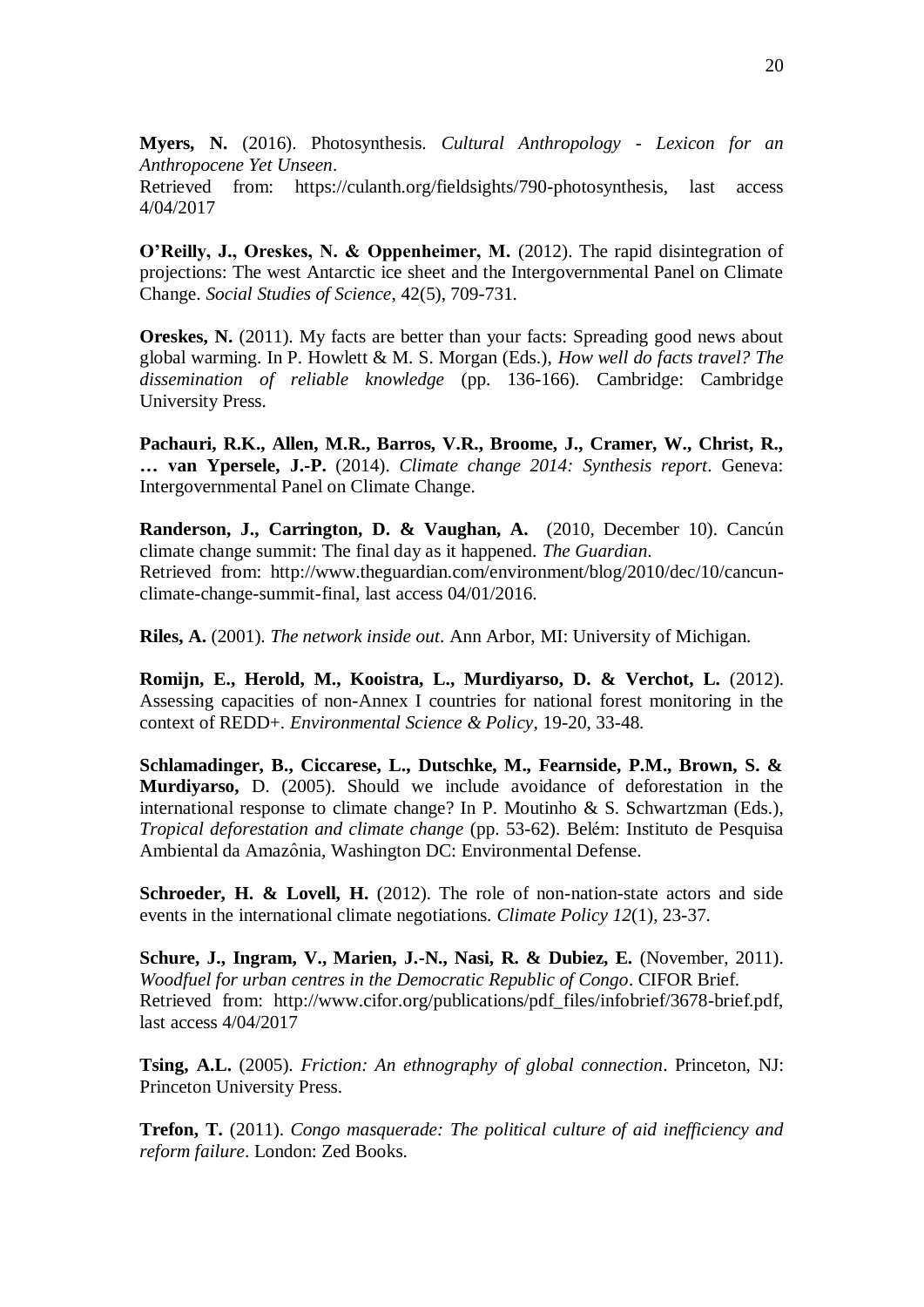**United Nations** (1992). United Nations Framework Convention on Climate Change. FCCC/INFORMAL/84.

**United Nations Framework Convention on Climate Change (UNFCCC)** (2005, November). Reducing emissions from deforestation in developing countries: Approaches to stimulate action: Submissions from Parties, FCCC/CP/2005/MISC.1. Bonn: UNFCCC Secretariat.

**United Nations Framework Convention on Climate Change (UNFCCC)** (2014, June). Key decisions relevant for reducing emissions from deforestation and forest degradation in developing countries (REDD+). Bonn: UNFCCC Secretariat.

**Van der Sluijs, J., Van Eijndhoven, J., Shackley, S. & Wynne, B**. (1998). Anchoring devices in science for policy: The case of consensus around climate sensitivity. *Social Studies of Science 28*(2), 291-323.

**Vidal, J.** (2010, December 2011). Bolivia's defiant leader sets radical tone at Cancun climate talks. *The Guardian*.

Retrieved from: [http://www.theguardian.com/environment/2010/dec/11/cancun-talks](http://www.theguardian.com/environment/2010/dec/11/cancun-talks-evo-morales)[evo-morales,](http://www.theguardian.com/environment/2010/dec/11/cancun-talks-evo-morales) last access 04/01/2016.

**Weszkalnys, G.** (2011). Cursed resources, or articulations of economic theory in the Gulf of Guinea. *Economy and Society 40*(3), 345-372.

**Weszkalnys, G.** (2015). Geology, potentiality, speculation: On the indeterminacy of First Oil. *Cultural Anthropology 30*(4), 611-639.

**Wynne, B.** (2010). Strange weather, ggain: Climate science as political art. *Theory, Culture & Society 27*(2-3), 289-305.

**Yamin, F. & Depledge, J.** (2004). *The International Climate Change Regime: A guide to rules, institutions and procedures*. Cambridge: Cambridge University Press.

**Acknowledgements**: I would like to warmly thank Ann Kelly, Linsey McGoey and the three anonymous reviewers for their detailed comments and suggestions on earlier versions of this text. They have been so helpful in clarifying what the paper is about. The account builds on a doctoral research conducted from 2009 to 2014 at the Centre de sociologie de l'innovation, Ecole des mines de Paris, and the many discussions I have had there with, among others, Antoine Hennion, Brice Laurent, Fabian Muniesa and Guillaume Yon, have fed this paper. Drafts have been presented at various events, the latest being the conference 'Finance as a response to global environmental crisis?' at Hamburg University in December 2017, and I would like to particularly thank Jessica Dempsey for her feedback. The paper has been written thanks to the European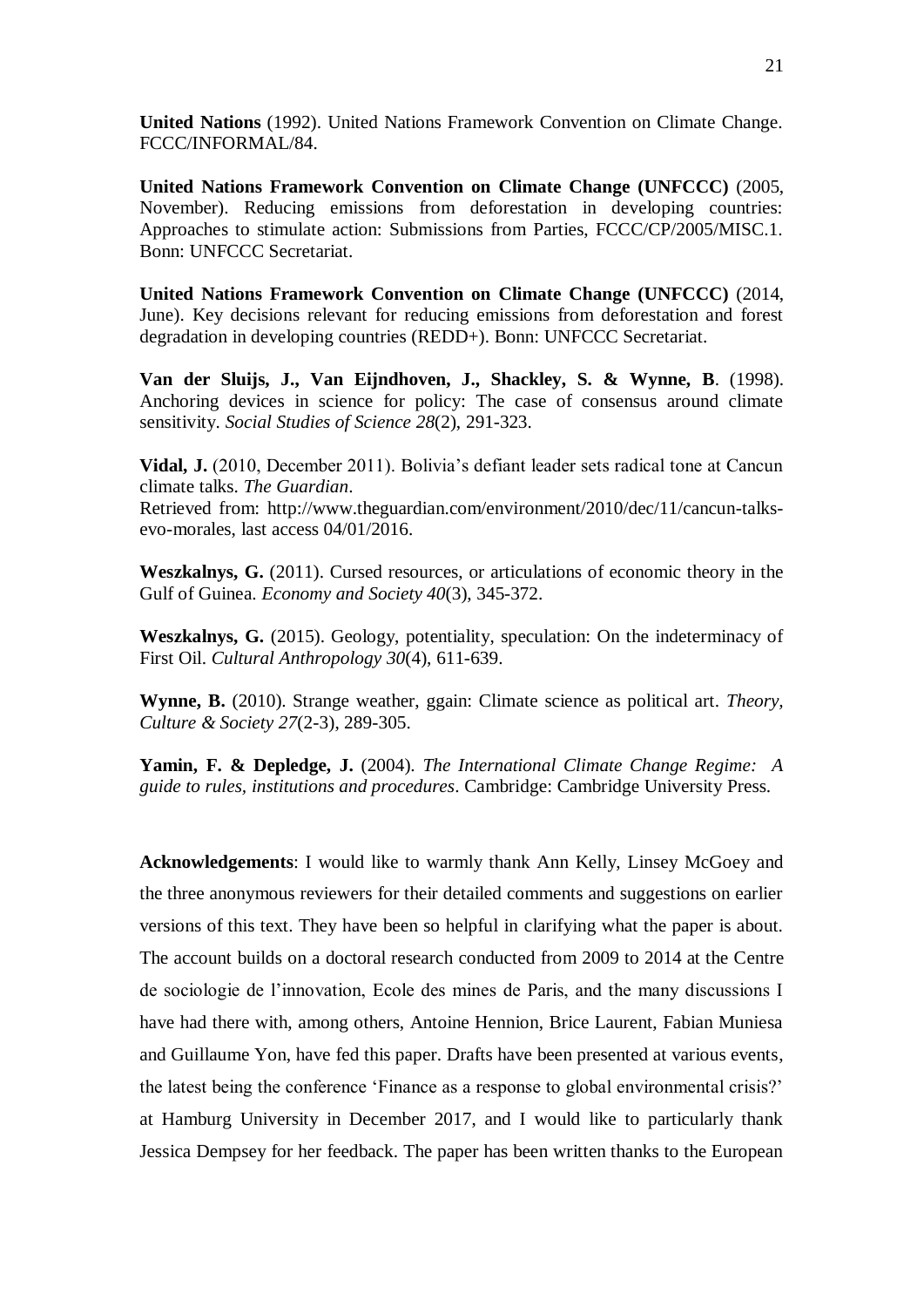Research Council grant 313173 held by Daniel Neyland who has also provided me with very useful remarks on the text.

 $\overline{a}$ 

<sup>&</sup>lt;sup>i</sup> The paper builds on multi-sited fieldwork done principally from 2010 to 2012, during which a heterogeneous corpus concerning REDD+ was constituted (UNFCCC decisions, grey literature, reports, press releases, blogs, etc.), many interviews and informal conversations were conducted, and ethnographic observations carried out (within the ministry of environment of the Democratic Republic of Congo in Kinshasa in spring 2011, during a field trip to a plantation in the Congolese savannah in April 2011, in a business fair dedicated to carbon markets in Barcelona in June 2011, and at the session of the Conference of the Parties in Durban in December 2011).

ii The contribution of tropical forests to the global carbon cycle is a debated issue among scientists, in particular whether these forests are a net absorber of carbon dioxide (see Lahsen, 2009). My use of the expression 'carbon sink' in the paper is then quite bold and aims to emphasise that forests store carbon. iii The potentially problematic link between evidential practices and politics in environmental policy is explored by Mathews (2013), who proposes to consider official statements of success about a national reforestation initiative in Mexico (high numbers of planted trees) as risky 'knowledge performances' that can be unmade by audits and trigger public outrage.

iv Lovell (2013) shows that REDD+ has also engendered scientific activities around the measurement of forest cover and carbon stocks and suggests that these have supported 'an optimistic "measure and manage" discourse' within UN negotiation (Lovell, 2013, p. 181). To my knowledge and as this paper will argue, this discourse has remained an unfulfilled ideal.

v In his reflection on the IPCC, Wynne (2010) suggests that a form of optimism might also be found in early climate models and the simulation of change as a continuous, gradual process.

vi Rethinking political life in light of scientific practices and living things is one of Latour's longstanding enterprise (Latour, 2004). His recent work engages with global warming and argues for rearranging political representation: instead of an obsolete international division, ill-suited to capture the entangled processes and interests that have caused global warming and therefore ought to be transformed, the collectives in negotiation should be envisioned as territorial, humans-nonhumans polities (Latour, 2015).

vii The case resonates with Riles (2001) who describes a Fijian non-governmental network involved in UN World Conferences on Women and shows the tension between procedural form and political substance.

viii The Cancun Agreements re-established the legitimacy of the political forum after Copenhagen, when no consensus was achieved because a coalition (Tuvalu, Sudan and several South American nations including Bolivia) opposed the idea of  $CO<sub>2</sub>$  reduction efforts being distributed among developed and developing nations (Bodansky, 2010).

ix The UNFCCC website provides access to all decisions and submissions: [http://unfccc.int/2860.php.](http://unfccc.int/2860.php)

x In 2003, Environmental Defense and the Amazon Environmental Research Institute suggested to allow developing nations to issue tradable emission reductions from a decrease in deforestation (Schlamadinger *et al.*, 2005, p. 54).

xi Despite the multivalence of REDD+ and its difficulties in translating into concrete actions, as we will see thorough the paper, the 2007 IPCC assessment and the high-profile Stern review reasserted that

tropical forests were a cost-effective fix for the CO<sub>2</sub> problem (La Viña & de Leon, 2014).

<sup>&</sup>lt;sup>xii</sup> Resulting from the routinized calculation of national incomes, the developed-developing division used in REDD+ is based on the economic situation of the world in the early 1990s.

xiii Online, the Coalition for Rainforest Nations claims 52 member-nations, but at the 2011 UNFCCC session I was told that only about 20 delegations were aligned behind its spokesperson. The Coalition website can be found here[: http://www.rainforestcoalition.org/nations.aspx.](http://www.rainforestcoalition.org/nations.aspx)

 $x$ <sup>iv</sup> The constructive ambiguity of REDD+ decisions echoes what Barthe (2006) terms 'zones of fuzziness' in his analysis of the French legislation on nuclear waste; fuzzy wording does not reconcile divergences, but leaves open the possibility for contradictory views to evolve. According to Van der Sluijs *et al.* (1998), ambiguity understood as room for multiple and changing interpretation is also central in the 'science for policy' of the IPCC.